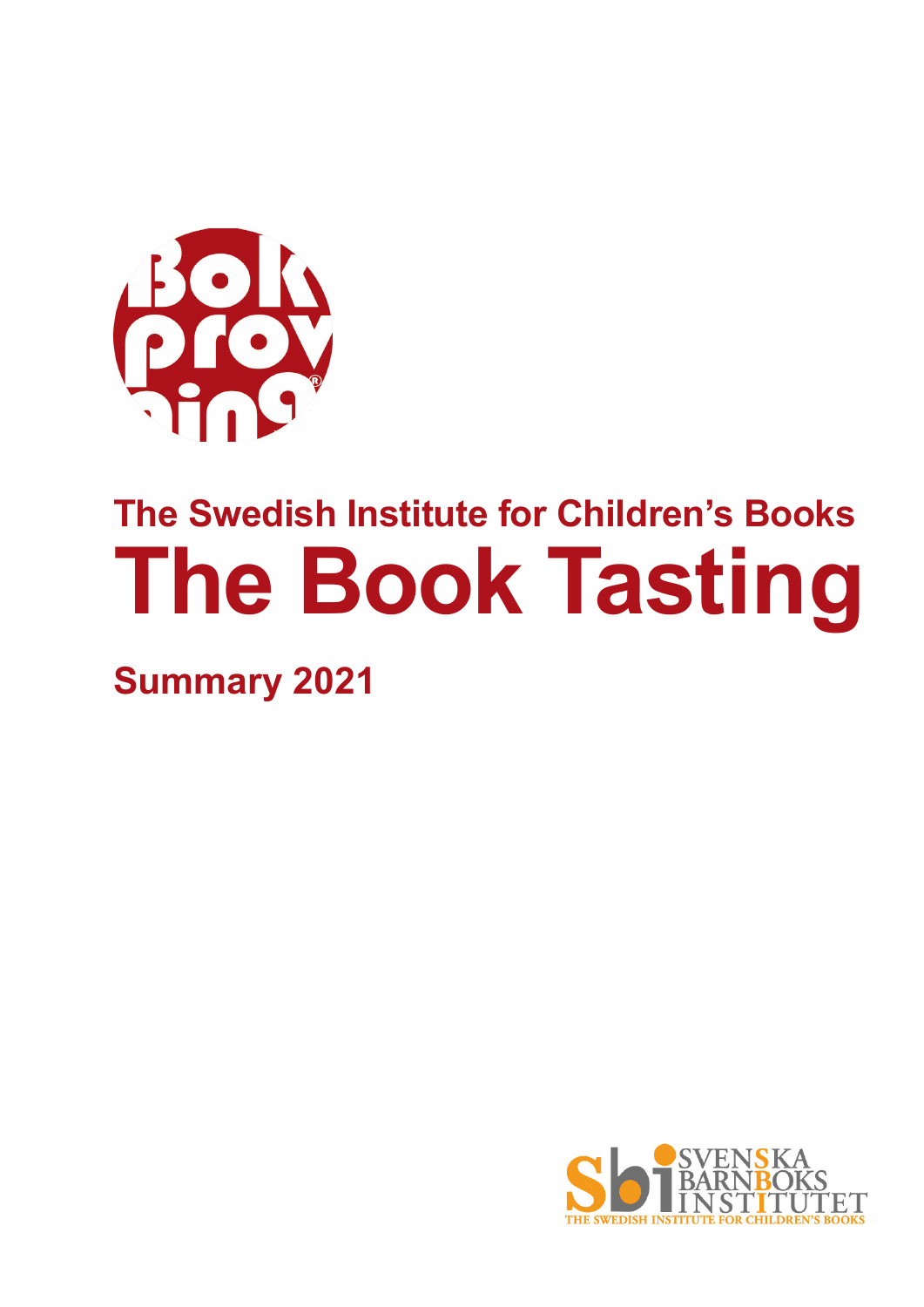# **Table of Contents**

**What is the Book Tasting?———3 Summary———3 Book Tasting 2021 Increased publication numbers and increased sales———4 The Swedish children's books market———6 The digital publication of literature for children and young adults 2021———8 Children and villains: Criminal roles in children's and young adult books 2021———9 Tiger mamas and fatigued parents: Present and absent parents in 2021's picturebooks———11 Activism———13 Body image and body positivity———15 Environmental issues and ecocritical perspectives———16 Virus, vaccine and illness: Covid-19 and the pandemic———18 In the wake of the pandemic: Hiking and gardening———19 Narrative technique and form———20 Translations and depictions of other cultures———21 Theoretical literature———23**

> ©Swedish Institute for Children's Books (Sbi) e-mail: info@barnboksinstitutet.se www.barnboksinstitutet.se Can be cited if referenced Translated by B.J. Woodstein with support from the Swedish Arts Council ISSN 1652-5566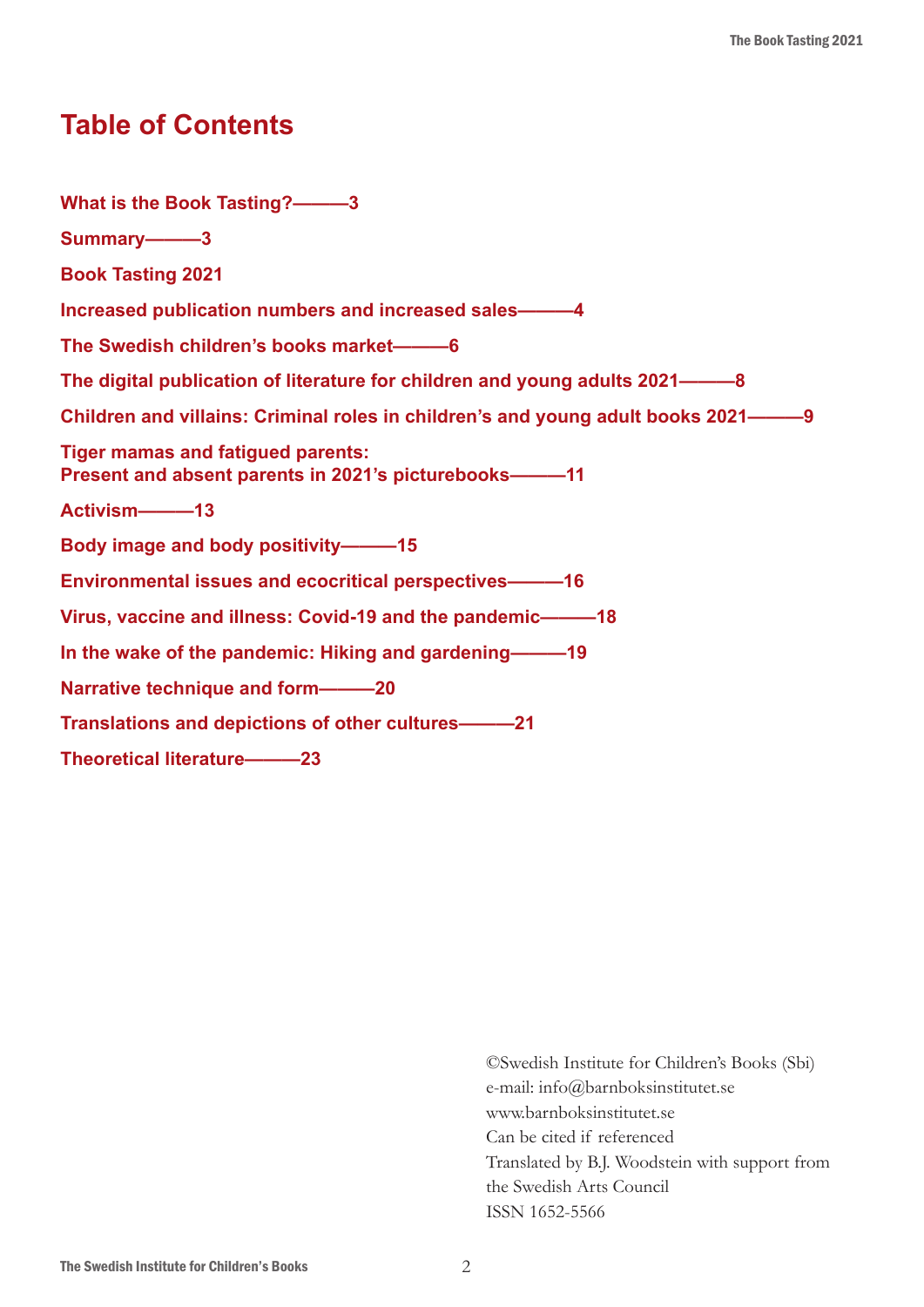# **What is the Book Tasting?**

The Book Tasting consists of lectures that are open to everyone who is interested, an exhibit of the previous year's books for children and young adults published in Sweden, and a report with statistics and analyses. The Book Tasting is carried out with support from the city of Stockholm.

# **An overview – not a selection based on quality**

In the Book Tasting, the Swedish Institute for Children's Books goes through the previous year's entire set of publications of books for children and young adults and presents the works with the usage of statistics and in-depth analyses of prominent themes. The Book Tasting is thereby a sort of literary history in a micro-format, which only looks at a particular year, but in which comparisons to previous years also occur.

This year's Book Tasting covers all the printed books from 2021 that were received by Sbi by the last day of February 2022. The statistics do not include digital publications (e-books, audiobooks, digital literature and apps). The Institute does not currently collect these, but does follow developments in the field.

The Book Tasting makes no judgements about the quality of individual books. Rather, the aim is to review the entire collection of published works and the breadth within it.

# **Summary**

By the last day of February 2022, 2,204 printed books for children and young adults that had been published in 2021 had arrived at the Swedish Institute for Children's Books (Sbi). This is an increase of 167 titles in comparison to the previous year (8 percent). After several years in a row of a decreased sum, down from 2017, which was the year with the highest number, the number of books for children and young adults has increased again. This was the case for almost all the categories. The largest increase was within the category of middle-grade books, followed by picturebooks and non-fiction.

There is no definitive reason for the increase, but a contributing factor may be that there was a certain sense of restraint during the pandemic, and this is now changing. It is primarily hybrid publishers and publishers specialised in easy-to-read books that have increased their publication numbers. Publications by hybrid publishers increased by 42 percent in 2021. This increase is also linked to a large increase to the number of debut authors this year, 50 percent. More people want to write books for children and young adults, and have probably had more time to do so during the pandemic.

The percentage of translations has been decreasing steadily during the past decade and it continued to decrease in 2021. In 2021, 66 percent of the total sum of books published were Swedish-original titles (1,451 books) while translations were therefore only 34 percent (753 titles). This means that the record gap between originals and translations that we saw last year has widened further and now 2021 has taken the title for the year in the history of children's literature when the share of percentages was most likely the lowest.

Digital publications for children and young people continue to increase. Therefore, Sbi has this year, as in past years, invited literary scholar Ann Steiner from Uppsala University to review these publications for the Book Tasting. Among other things, she notes that the number of digital publications is getting closer to that of printed books, that the number of original publications in digital format is still small, and that there are surprisingly few overlaps between the most popular audiobooks for children and the printed books for the same target audience.

This year, Sbi has also asked author Mårten Sandén to explore villains and crime in children's books from 2021. He argues that there is a lot of variation in terms of how criminals are depicted, depending on the age of the audience and on the genre of the book, and that the criminal characters are particularly central in thrillers. He also reflects on the view of criminals in relation to issues of ethics and morals. Who is a criminal and why is not always uncomplicated.

The depiction of parents and parenthood likewise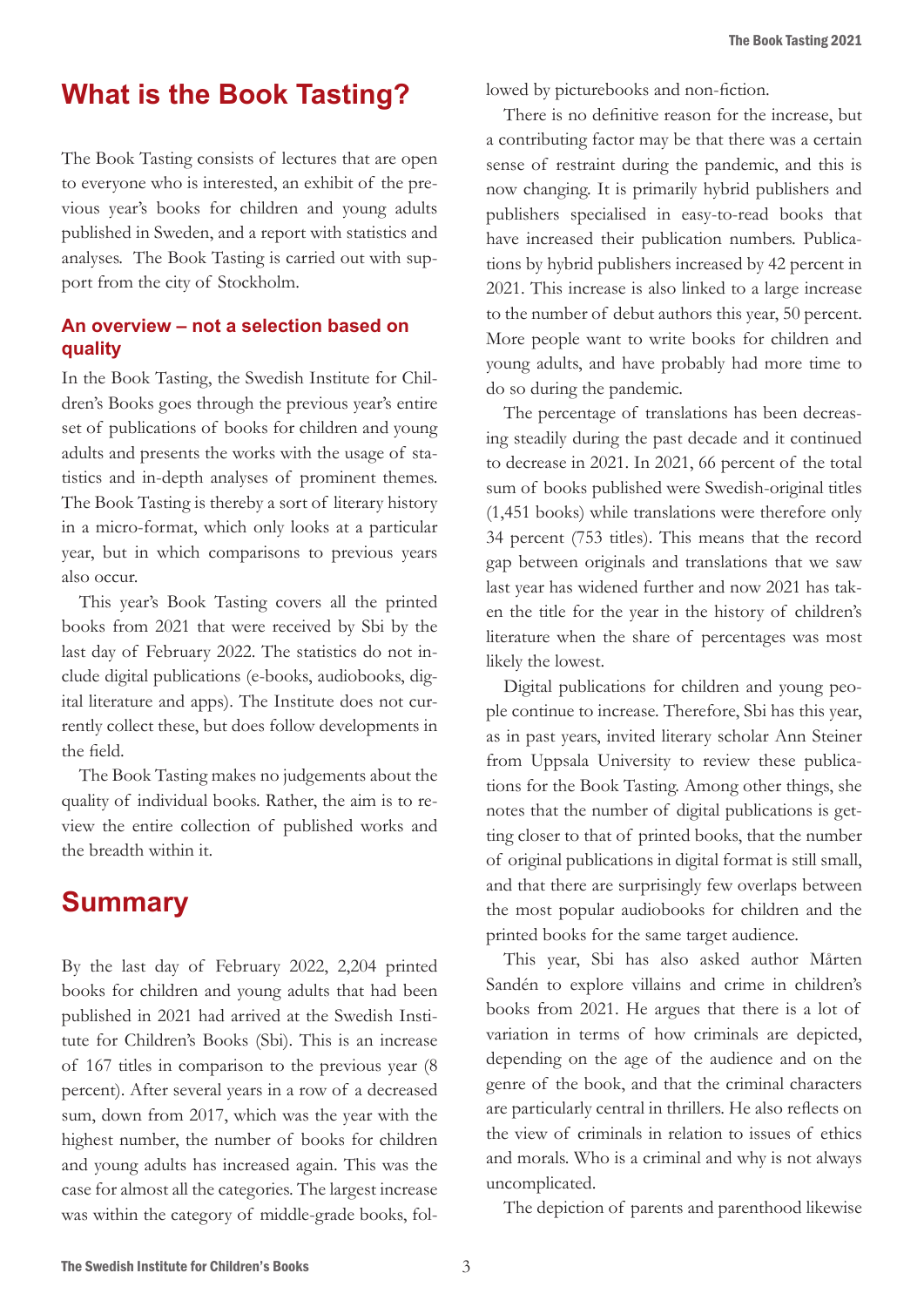reveals a broad spectrum in literature for young readers. Literary scholars Tuva Haglund, from Uppsala University, and Malin Nauwerck, from Sbi, have analysed the image of parenthood in 2021's picturebooks for the Book Tasting. Their analysis shows the breadth of the portrayals of relationships between parents and children, and how this is affected by society's norms but can also be seen differently by children. They also explore how parental care, or the lack thereof, can be expressed in both words and images.

As shown in the Book Tastings in the last few years, contemporary literature for children and young adults is characterised by a strong awareness of life today. Several prominent themes with clear links to contemporary life are explored in detail in this year's Book Tasting: activism, body image and body positivity, environmental issues and the pandemic. Besides these in-depth analyses, this report also contains information about the size of the year's publication numbers and sales of literature for children and young adults, the children's book market, and translations and depictions of other cultures.

3000

# **Book Tasting 2021**

#### **Increased publication numbers and increased sales**

By the last day of February 2022, 2,204 printed books for children and young adults that had been published in 2021 had arrived at the Swedish Institute for Children's Books (Sbi), which is an increase of 8 percent, or 167 titles, from the previous year. The downward trend of the previous three years has therefore been changed. Publications increased in most categories in 2021 and it was only in the smaller categories of drama, poetry, songbooks and collections that the figure decreased or was unchanged. The largest increase was in the category of middle-grade books, followed by picturebooks and non-fiction. In previous Book Tastings, Sbi has noted that the percentage of translations has decreased steadily over time. Despite a marginal increase in 2021, translations are still at a low level, and the gap between original Swedish titles and translations continues to increase (see the section Translations and



Diagram 1. Children's and young adult books published in Sweden 1993–2021. Source: Bokprovning på Svneska barnboksinstitutet: *En dokumentation. Årgång 2021***, 2022, p. 42.**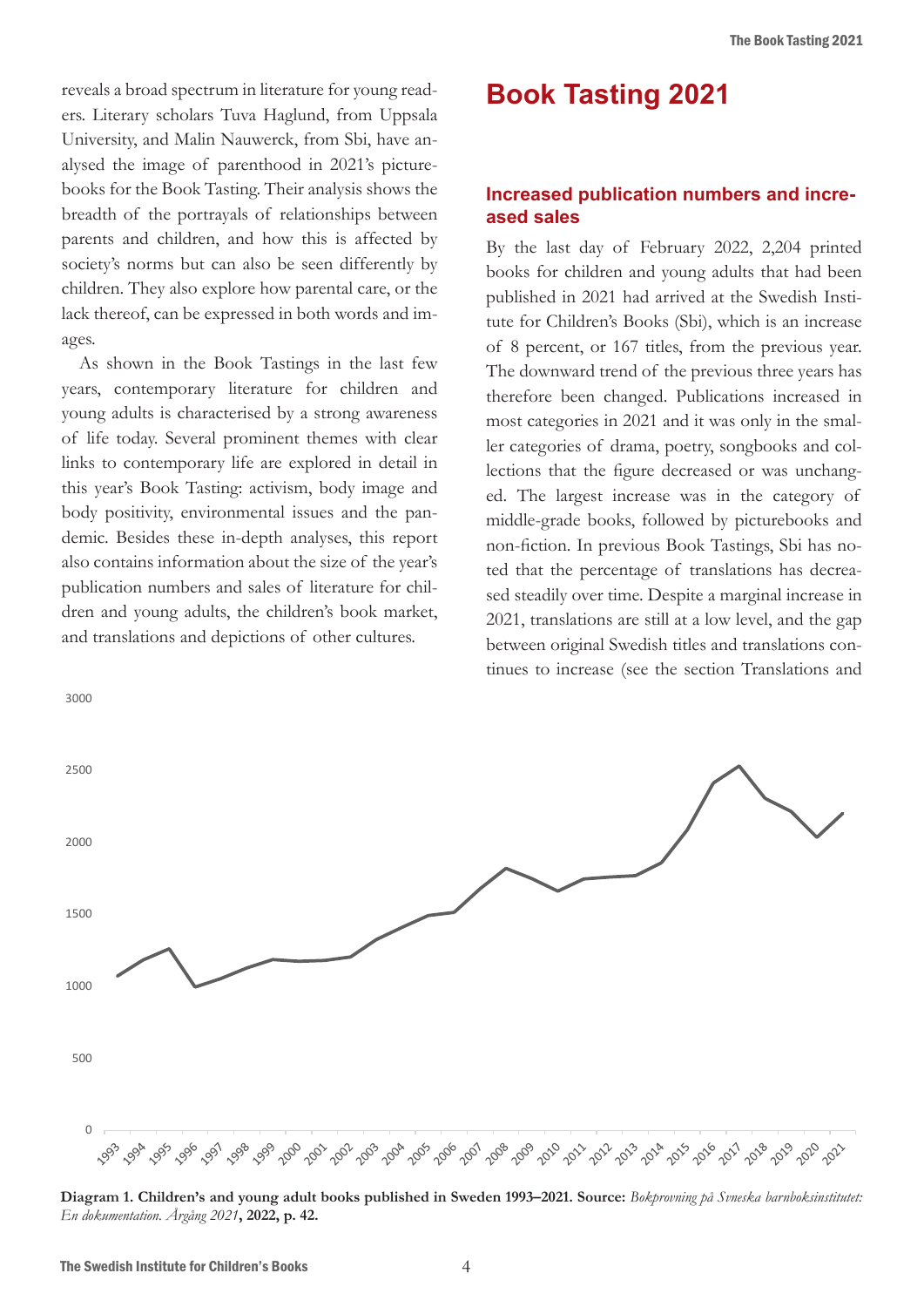The Book Tasting 2021

depictions of other cultures)

In working on this year's Book Tasting, Sbi contacted ten publishers with a more substantial number of publications to get their thoughts about the reasons behind the general increase. Judging by the answers received, there is no one clear reason behind the increase, but a contributing factor is that there was a certain sense of restraint during the pandemic, and this is now changing. It is also worth noting that it is primarily hybrid publishers and publishers specialised in easy-to-read books who have increased their publication numbers. The forementioned is also linked to a large increase to the number of debut authors this year. Several of the publishers contacted said they had received an increased number of submissions from debut authors and they think this is because more people want to become authors, and have probably had more time to write during the pandemic.

From a more long-term perspective, the number of books for children and young adults published in Sweden has increased steadily since the Book Tasting started at the beginning of the 1990s. During the 2010s, the increase happened at a faster pace and the large number of books published for young readers led to a decreased number of sales per title. The industry then started talking about the idea of excess publication, and after the heights of 2017, the publication total decreased again, up until 2021.

Since the start of the 2000s, when Sbi began keeping records for individual categories, the number of publications has increased markedly in almost all categories, despite the overall decrease since 2017. Picturebooks are the category that has increased the most in terms of the number of titles, but chapter books have also seen much development. In both cases, there has been almost triple the number of books published up through today. Non-fiction has also increased steadily during the 2000s; in 20 years, the publication number has more than doubled. Young adult novels had a small but stable increase, but today the number is approximately back to the same level as it was 20 years ago.

At the moment, Sbi does not have the technical capability to collect digital works and as there is no regulation about providing the copyright library Kung-

liga biblioteket (the National Library of Sweden, or KB) with copies, KB has no statistics about the field either. Svenska Förläggareföreningen (the Swedish Publishers' Association) provides figures that only cover their member organisations' publications. Sbi has therefore asked Ann Steiner to look at the development in this area for the Book Tasting. Among other things, she notes that the number of digital publications is getting closer to that of printed books and that the number of original publications in digital format is still small (see the later section The digital publication of literature for children and young adults). The increase to digital publication has so far not affected printed books for young readers to any large extent. A noticeable consequence, on the other hand, is that the republication of printed books has steadily decreased over the last years and continued to decrease in 2021 too. This probably is due to publishers choosing to publish their backlist digitally instead of as printed books.

According to sales figures from Svenska Bokhandlareföreningen (the Swedish Booksellers' Association) and Svenska Förläggareföreningen, there continued to be positive development to sales in 2021. There was an increase in all sales channels and also children's literature was one of the categories that increased the most in total. A particularly strong area was in terms of streaming services, where the number of streamings increased by over one-third compared to the year before. Young adult literature was, however, still the category that sold the worst regardless of format. While the sales for other age categories increased in 2021, the sales of young adult literature in principle stood still (Wikberg 28, 45-7).

The book in the category of literature for children and young adults that sold best in 2021, in regard to all sales channels, was Elias Våhlund and Agnes Våhlund's chapter book *Handbok för superhjältar. Utan hopp* [Handbook for superheroes. No Hope], the sixth book in the series. Other top sellers were books from other popular chapter book series, such as the six books in Camilla Brinck's Musse & Helium series and Martin Widmark and Helena Willis' *Musikmysteriet* [The music mystery], part 30 in the book series LasseMajas Detektivbyrå [LasseMaja's detective bureau]. Only five of the twenty books on the top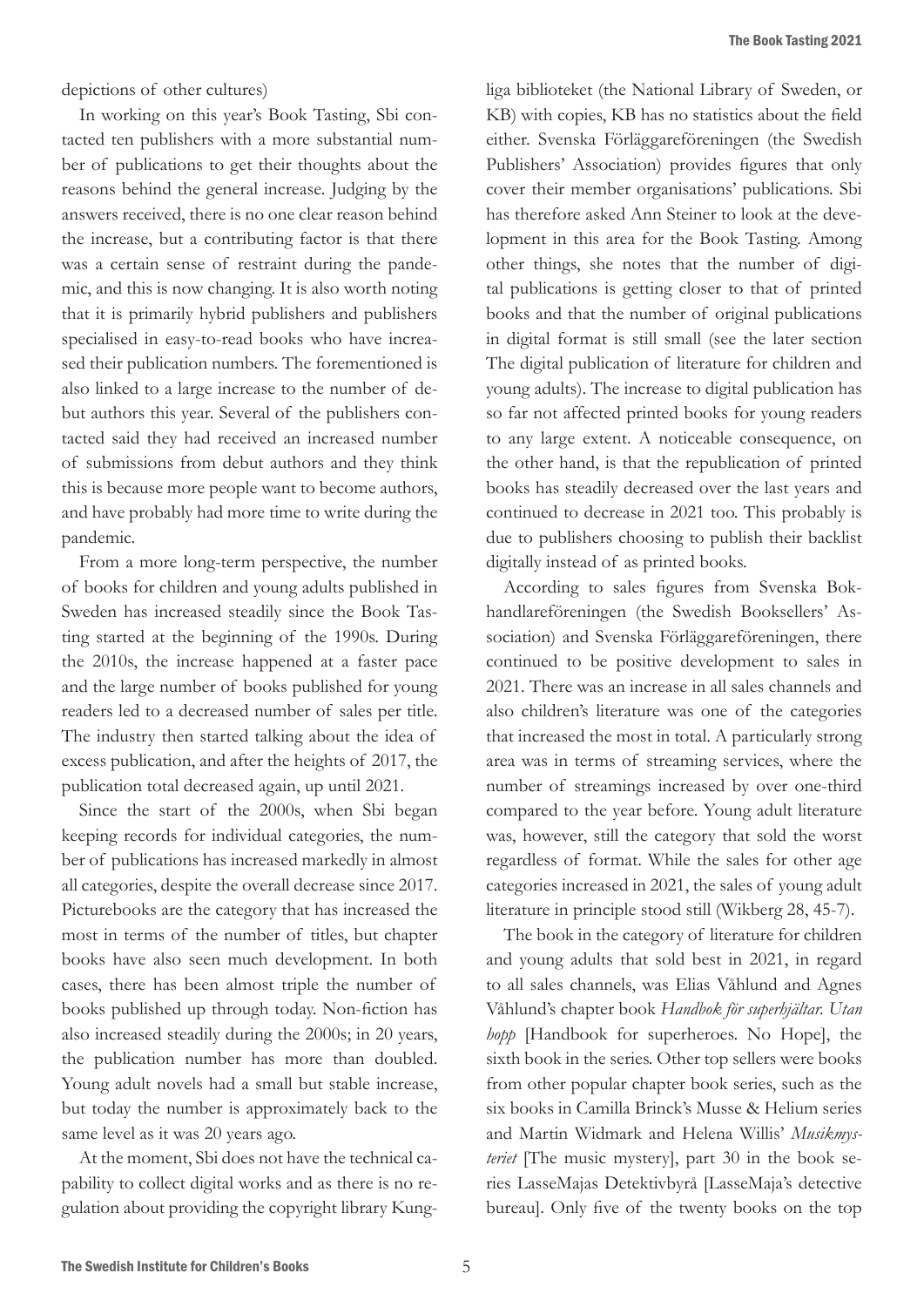

**Diagram 2. Children's and young adult books in categories, 2002–2021. Source:** *Bokprovning på Svneska barnboksinstitutet: En dokumentation. Årgång 2021***, 2022, p. 42.**

list were translated, and all those five were by J.K. Rowling. These were four of the Harry Potter books and the fifth was the chapter book The *Christmas pig*, with illustrations by Jim Field, translated to Swedish by Jan Risheden. On the list was also Johan Rundberg's middle-grade book *Nattkorpen* [The night raven], which won the August Prize in the category of Best Swedish Children's Book of 2021 (Wikberg 61).

#### **The Swedish children's books market**

In 2021, 264 different publishers and others produced printed books for children and young adults, including self-publishers (the total in 2020 was 256). 54 of them published six or more titles. The larger publishers dominated in terms of the total titles published, and the ten publishers that published the most titles in 2021 were responsible for 49 percent of the publications.

The majority of the books for children and young adults published in Sweden are published by the large, traditional publishers, but in addition, organisa-

tions, schools and private individuals also publish books. It is hard to say much about the total size of the self-published category for 2021. Self-published books are marked as such in Nationalbibliografin (the National Bibliography) of the Kungliga biblioteket, but as they have not yet finished cataloguing the books from 2021, it is hard to draw any conclusions about the numbers from 2021. Self-publication includes publication through publishing services, where the author pays for the entire publication run, but not always books published through hybrid publishers, which have become more common in the most recent years. Publication through hybrid publishers is financed partially by the authors themselves, but in exchange they receive a larger portion of any royalties than they would from a traditional publisher. The publication of books for children and young adults through hybrid publishers increased by 42 percent in 2021, while publication through publishing services decreased somewhat. The largest hybrid publisher for children's books is Visto förlag,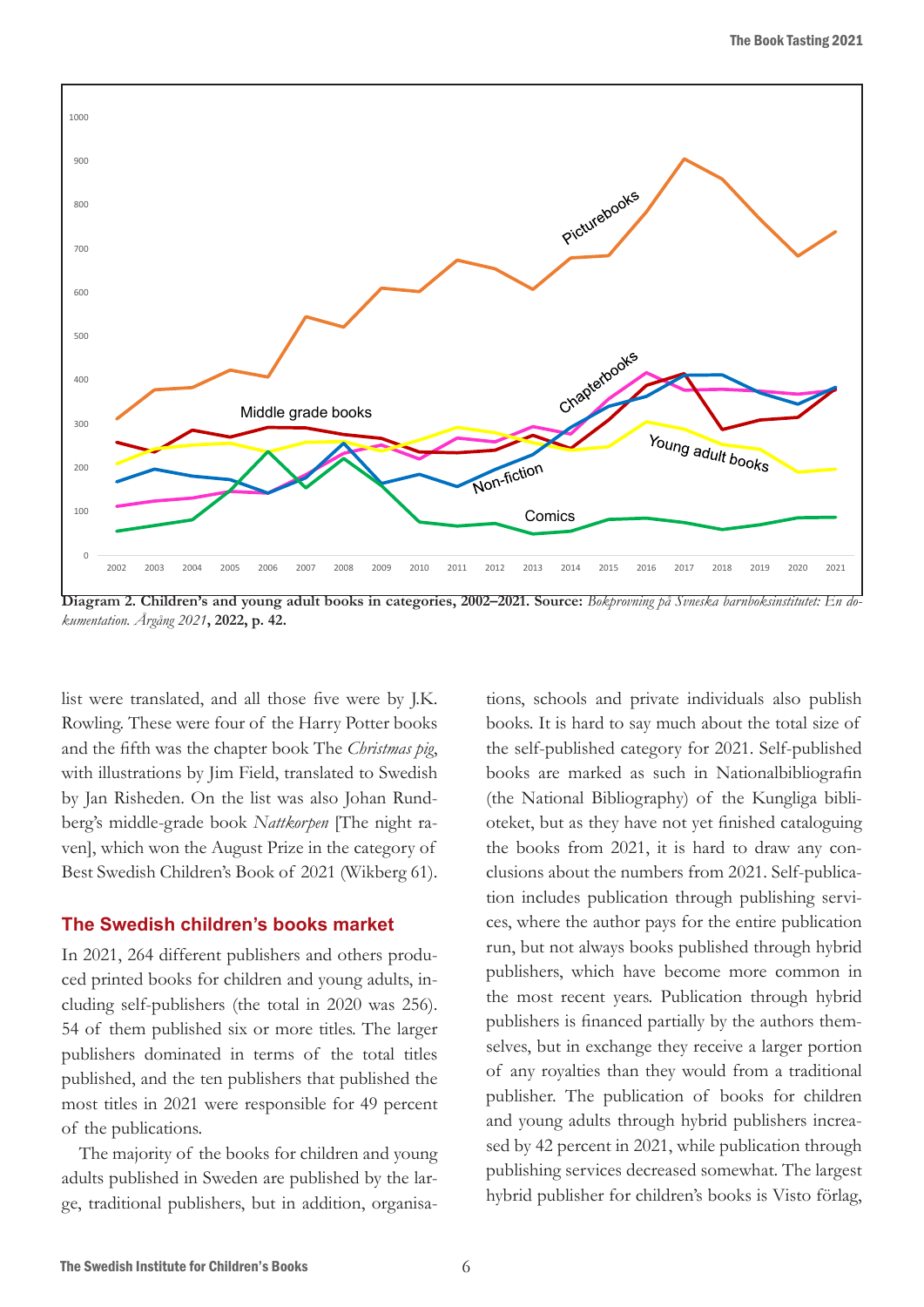which increased its publication numbers by more than two-thirds in 2021, from 35 to 59 titles.

Some publishers/owners are divided so they have both a traditional section and a hybrid one. Idus and Visto are examples of that. During 2021, they increased their publication figures for children's literature by 49 percent, from 114 titles to 164, and they are one of Sweden's most profitable publishing companies (Lönner 25).

The three largest publishers of printed books for children and young adults in 2021 in regard to the total number of titles were, as in the previous year, Bonnier Carlsen (276 titles), Rabén & Sjögren (155 titles) and Tukan (138 titles). Out of the ten publishers with the largest numbers of publications, only Rabén & Sjögren and Lilla Piratförlaget decreased their publication figures, while the rest went up. Bokförlaget Hedvig, which publishes easy-to-read books and started up in 2020 with nine titles published, is responsible for the largest increase in a single publisher this year. Their figure increased by 31 titles in 2021, up to 40 books. Other easy-to-read publishers also increased their figures, such as Nypon and Hegas, which both belong to the group of ten publishers with the highest publication figures.

There are two large publishing groups in Sweden, Bonnier Group and Storytel. Bonnier Group owns Bonnierförlagen (Bonnier publishers), of which the publishing companies that mainly produce books for young readers are Bonnier Carlsen, Bokförlaget Hedvig and Fenix förlag, but other publishers owned by Bonnier, such as Bonnier Fakta, Bokförlaget Max Ström, Forum and Gondol, have also published a book or two for children in 2021. In total, the Bonnier companies were responsible for 15 percent of the publications in 2021 (in 2020, it was 14 percent), where Bonnier Carlsen alone published 13 percent.

Storytel owns Norstedts förlagsgrupp (Norstedts publishing group), and the publishers within that group that publish books for young readers are Rabén & Sjögren, B. Wahlströms and Brombergs Bokförlag. In 2021, Storytel purchased 70 percent of Lind & Co, but that publisher is run as an independent and is not part of the Norstedts group. The



**Diagram 3. The ten largest publishers in comparison to the other publishers. Source:** *Bokprovning på Svneska barnboksinstitutet: En dokumentation. Årgång 2021***, 2022, p. 58.**

The Swedish Institute for Children's Books 7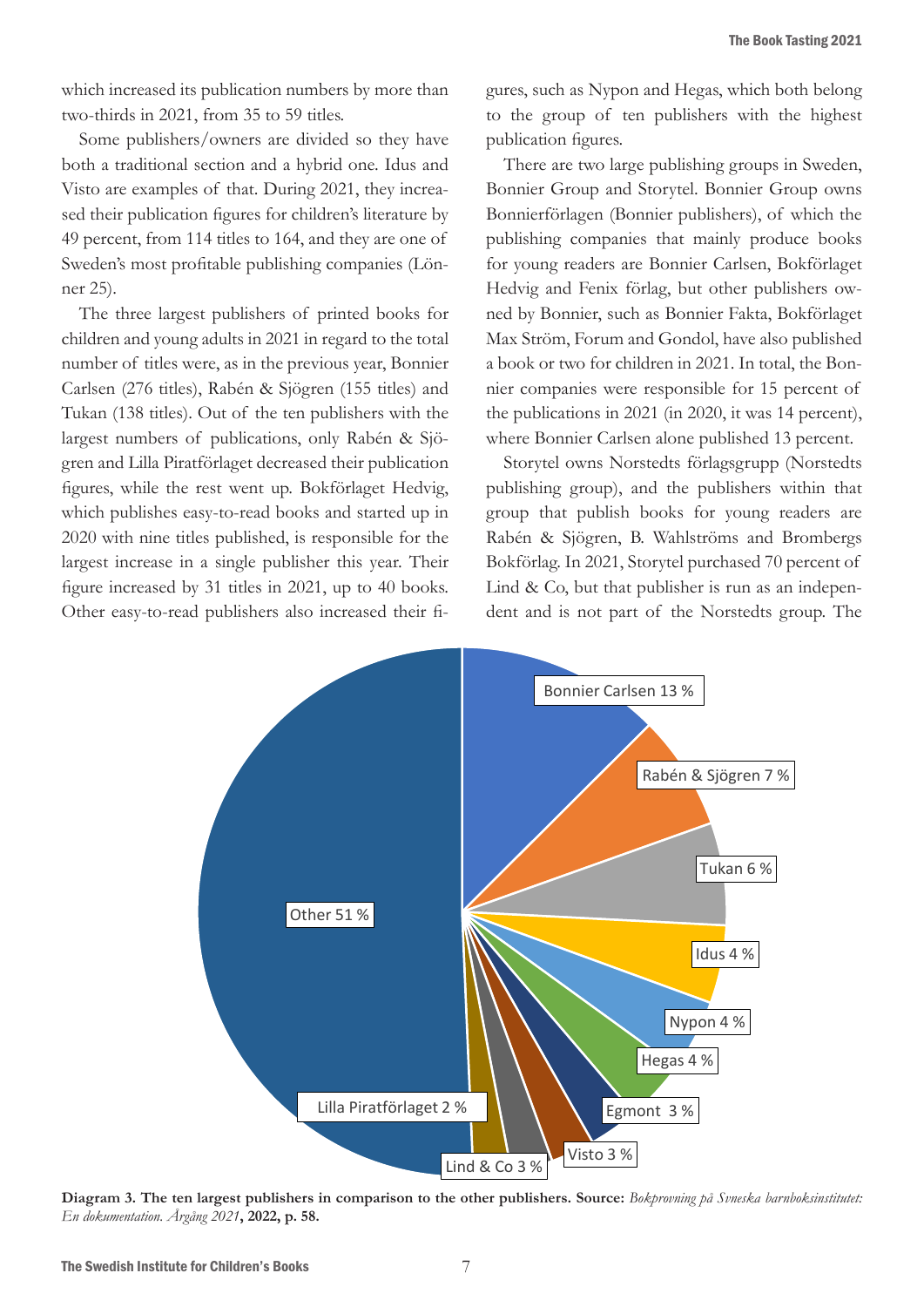Storytel group, including Lind & Co, was responsible for 11 percent of the publications in 2021. Rabén & Sjögren alone was responsible for seven percent, while Lind & Co published three percent.

There are other examples from the past years of publishers joining together, being purchased by others or dividing up their operations into different publishers. For example, in 2021, Opal became the primary owner of Berghs förlag and the publishers have increased their collaboration, with shared offices and a shared marketing department. Opal also includes Vox by Opal, which is an imprint that publishes books for young adults. Another recent fusion of publishers happened in 2020, when Nypon and Vilja förlag were acquired by Studentlitteratur.

The publisher En bok för alla (A book for everyone) traditionally has only worked on republishing older titles or collections of previously published texts, but today they also publish a number of new titles. The number of new titles increased in 2021. An example is the picturebook for younger children *Borta!*  [Gone!] by Carin Wirsén and Matilda Ruta. En bok för alla is jointly owned by Alfabeta Media AB, Föreningen En bok för allas vänner and Ordfront förlag. The publishing company previously published with financial support from the state, but this ended in 2007 and since then they have worked according to the same principles as commercial publishers.

The number of books with one or more authors/ illustrators publishing their first books for children increased by 50 percent in 2021, from around 200 titles in 2020 to around 300 titles in 2021. Only one author/illustrator has to be a debut one, in a book with multiple originators, for the work to be counted as a debut children's book in Sbi's statistics. The debut authors are mostly from hybrid publishers, publishing services, smaller publishers and self-publishers, but some also do come from the traditional publishers.

### **The digital publication of literature for children and young adults 2021**

#### *Guest author: Ann Steiner*

Books for children and young adults that are in print are well documented, but when it comes to publications for young people in formats other than print,

there is much less information. There have been audio recordings of children's stories since the early 20th century in Sweden, on 78s, vinyl, cassettes and CDs, but the listing for them in Kungliga biblioteket's Swedish media database is not comprehensive and also the descriptions are spotty. Even worse is the registration in more recent years of digital publications for children and young adults. Neither digital audiobooks nor e-books are covered to any large extent in any list and there is today no overview of how extensive the publication in these two formats is. Nationalbibliografin confusingly mixes audiobooks and talking books for those with reading impairment, even though the systems for the production and the consumption of them are completely different. An audiobook is for the general market while a talking book is a non-commercial recording of a printed book for people with reading impairments, and such books are produced and distributed in a particular system.

In a study of audiobooks for children *Barnlitterära strömningar. Om ljudböcker för barn* [Streaming children's literature. On audiobooks for children] (2022), the literary sociologist Karl Berglund and I showed that the most overarching picture of commercially accessible audiobooks for children is available from the databases of internet bookstores. Besides the titles that are registered in the databases, they also include audiobooks published by, for instance, streaming services and music publishers, and which are only available for streaming via particular channels. Besides that, there is also a significant set of productions aimed at preschools and schools by ILT Inläsningstjänst (a recording service) and its streaming services Polyglutt and Polylino. The overall picture is that the production of audiobooks is almost as extensive as the publication of printed books for children and young adults.

The publication of audiobooks and e-books for young people is increasing and this increase is seen both at publishers who also publish printed books and at companies that do not publish printed books. The latter includes purely digital publishers, music publishers and streaming services. The largest single producer of digital literature for children in 2021 was Saga Egmont (and its sister company Story House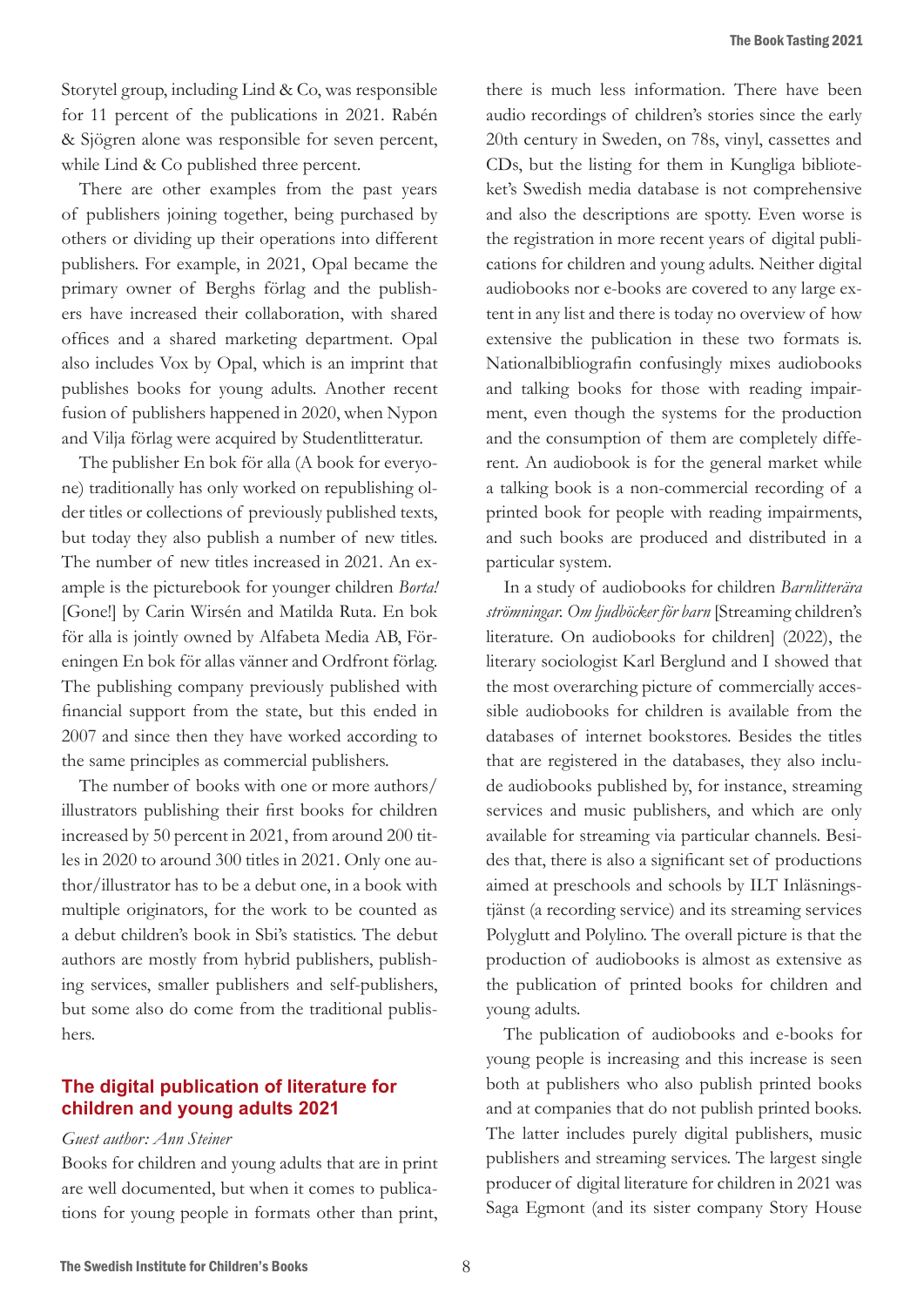Egmont), which published 250 audiobooks and 468 e-books for children and young adults in Swedish, and this is equivalent to over 20 % of the entire production from the year. This can be compared to the established publishers who are members of the Svenska Förläggareföreningen, of whom 17 published literature for children and young adults in 2021. They published 539 audiobooks and 723 e-books, which was around 40 percent of the total production in these formats (*Förlagsstatistik 2021* 19). A large share of the production was from companies not based on printed books or that in other ways were far from the traditional book market, such as streaming services, purely digital producers and music publishers, but also self-publishers.

Digital children's literature in terms of audiobooks and e-books is comprised partially of parallel publications of literature, which means works that are published digitally and in printed format at the same time, but the largest proportion of digital production is the publication of older titles. There are also some originals published in audiobook format and among the most popular titles to listen to in 2021 were the humour group IJustWantToBeCool's many specially written titles. Children also often listen to long book series. Martin Widmark and Helena Willis' LasseMaja books and the republication of Sören Olsson and Anders Jacobsson's Sune and Bert books are some of the ones children listen to the most. It is worth noting that there are overlaps among the most popular audiobooks and the most popular printed books for children, but they are surprisingly few. Among the most popular audiobooks for children are some totally different titles, such as the previously mentioned books series but also Bamse stories, Åsa Larsson and Ingela Korsell's PAX series, Enid Blyton's Famous Five books and Gunilla Bergström's books about Alfons Åberg (Steiner and Berglund 40–42, 47).

Besides e-books and audiobooks, there are also digital publications for children and young adults on various websites. Those with the broadest distribution in Sweden are not aimed specifically at children but have many writers and authors who are under 18 years old – among these are the Swedish writing website Poeter.se and the Canadian Wattpad (which

has many texts in Swedish). Besides being important for their own writing, these websites are important for young people's reading and so the different fan-fiction websites should also be mentioned. Digital publication on websites cannot be quantified in terms of publication or reading, but it is a part of young people's literary culture.

# **Children and villains: Criminal roles in children's and young adult books 2021**

#### *Guest author: Mårten Sandén*

Criminals have appeared for a long time in all categories of children's literature, from picturebooks to books for teenagers. For obvious reasons, they are key in detective stories or thrillers. The actions of a criminal are catalysts for a thriller's plot and catching the criminal is the logical conclusion to the story. Criminals in children's books can carry out different types of crime, such as theft, kidnapping, robbery, selling drugs and even murder. The type of crime and the kind of threat the criminal constitutes generally is more serious as the age of the reader increases. Deeper reasoning skills around morals can also be linked to more in-depth depictions and stories, but there are some exceptions.

In books for children and young adults, criminals, depending on the age of the reader and the genre, can be adults, children or animals. In books for the youngest readers, crime (usually a theft) often comes about because of a misunderstanding or carelessness. A common situation is that the guilty party is an animal. For example, in the picturebook *Ritas svans* [Rita's tail] by Helena Koch and Sara Heldt, a rat feels pangs of conscience after having stolen a bit of a woman's furry hat (in order to look like a squirrel). Here, the theft defines the character's status as a criminal, even though the humans in the book are already convinced that rats steal. Everything ends happily, and the one who stole is not stigmatised. If the criminal is an adult or a child, the focus of the story is usually on reasons for the crime rather than the guilty party's character. In Lena Lilleste and Lena Forsman's chapter book *Mobil-tjuven* [The mobile phone thief], it turns out that the guilty boy had never had a mobile phone of his own. Even though he is caught in the act, the boy is not depicted as a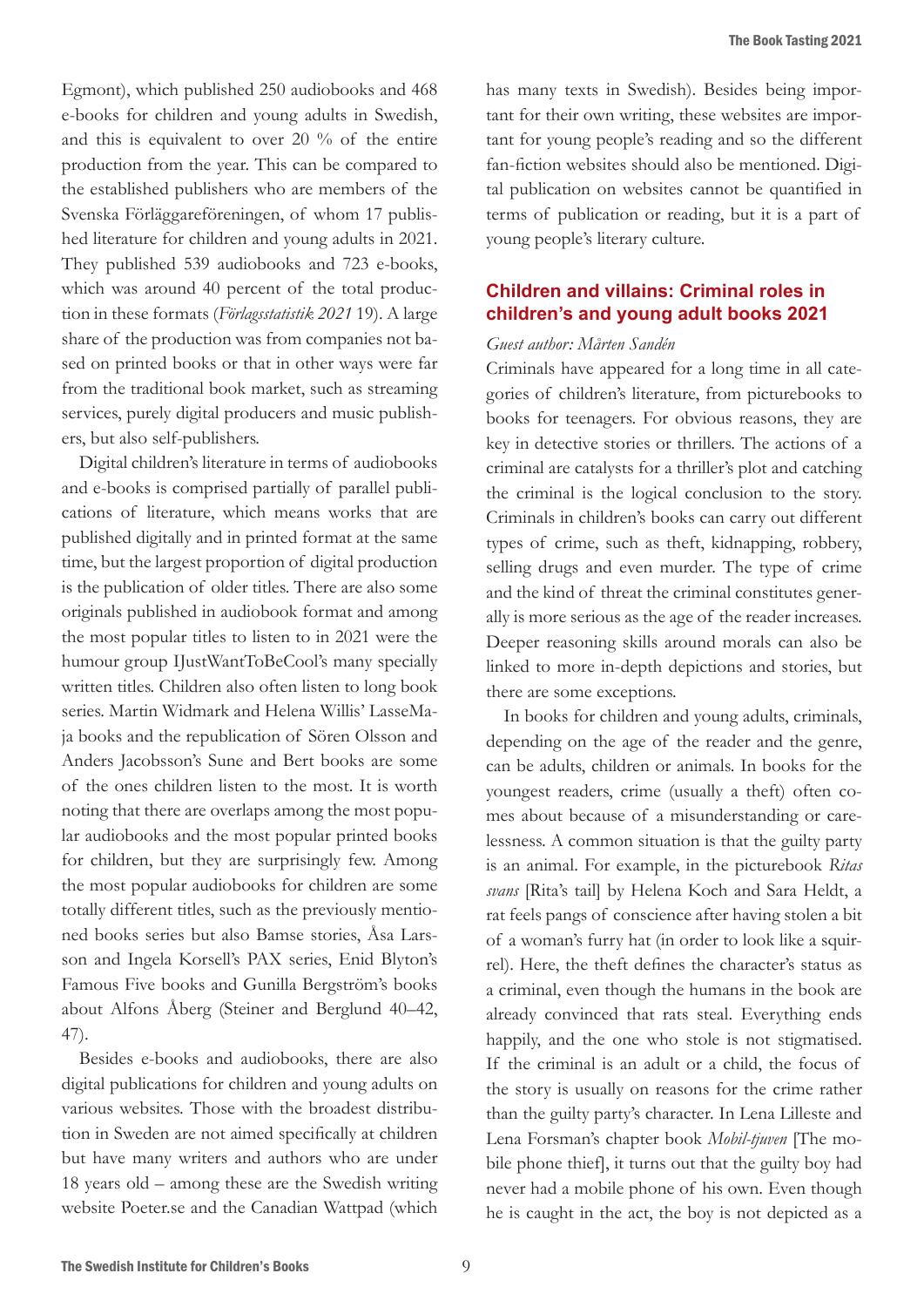criminal, and he too is not stigmatised because of his criminal actions.

In the picturebook *Korvtjuven* [The sausage thief] by Marianne Gretteberg Engedal, and also in the chapter books about Familjen Knyckertz [The Filchers family] by Anders Sparring and Per Gustavsson, the main characters are honest children who live in a family of thieves. In these books, the protagonists' identities as criminals are something they are born with – for instance, the Knyckertz [Filchers] family have the first names of Bove, Palle and Kriminellen [Villain, Steal and Criminal] and they, just as the entire sausage thief family does, always wear clothes that are stripey like prison uniforms. The dynamic in these books comes from the child's resistance to stealing, which is a protest against the parents' authority and the identity the child has been born into. By switching the perspective so that crime is the norm and the child's law-abiding nature is a rebellion, these sorts of books contain both suspense and criminals without being too threatening for the target audience.

Without a doubt are Martin Widmark and Helena Willis' chapter books in the series LasseMajas detektivbyrå [LasseMaja's detective bureau], the most wellknown puzzle mysteries for children today. In 2021, the thirtieth in the series, *Musikmysteriet* [The music mystery], was published and, like other titles in the series, it offers a gallery of potential thieves where all but one are innocent. In the LasseMaja books, both the crimes and the criminals are relatively innocent and the thrill comes from the reader discovering the guilty party along with Lasse and Maja. Widmark has created his own pedagogical variant of a thief, less caricatured and more interpretable. The criminals are rarely evil and the crimes often come from a lack of something or from a deeply felt longing. The theft in *Musikmysteriet* [The music mystery] comes about not from greed but due to a difficult family relationship. The criminal steals money, but the aim is to compensate for a missing father. By making criminals and crime understandable, Widmark stimulates his readers to think about morals, free will, common sense versus feelings and similar topics.

The most classic children's thrillers are book series in which two or more children solve crimes in book

after book. Long series of thrillers, which had their golden age in the middle of the 20th century, are also represented in the publications from 2021. In book series where the detective work itself is the main aspect of the book, the detective groups have names like Mysterieklubben [The mystery club], Hemliga Trean[The secret three] and Trillingtrion [The triplet trio], or they are named after the locations where they work (such as Smögen, Södermalm and Gotland). It is also common to mix genres, such as in the book series Hästdetektiverna [The horse detectives], Arkeologdeckarna [The archaeology detectives] and Cirkusdeckarna [The circus detectives]. These long series are aimed at different ages and have various levels of realism and so that means that the criminals in them are different. The guilty party can be anything from a pretty typical adult to a child the same age as the reader, but there are also real criminals. There are some unrealistic and rather harmless criminals, but it is in the long series where the classic criminal archetypes live on to the largest extent. Here, the criminals are still often one-dimensional characters with no motive other than greed or an inborn inclination to steal.

Sometimes the criminal is the hero of the story. Robin Hood, the Count of Monte Cristo, Arsène Lupin and Sweden's own cunning 19th-century criminal Lasse-Maja are traditional examples. The hero-criminal's crime is often carried out with finesse, intelligence and humour. In many cases, the intention behind the crime is also good – taking from the rich and giving to the poor, righting a wrong or taking revenge on an unsympathetic person. Among 2021's books, there is a new edition of *The Arctic incident*, part 2 in Eoin Colfer's young adult series about Artemis Fowl. The book came out in its fifth Swedish edition in 2021 and has thereby been in print in Swedish for almost twenty years, as translated by Lisbet Holst. The thirteen-year-old criminal genius Artemis is not a completely realistic character, which is also true of the way the story swaps between the human world and the leprechaun world. But the hero-criminal Artemis' carefully thought-out thefts are exciting, even in a world of magic. Leigh Bardugo's stories also take place in a fantasy world. *Six of crows* was published in a paperback edition in 2021, translated by Carina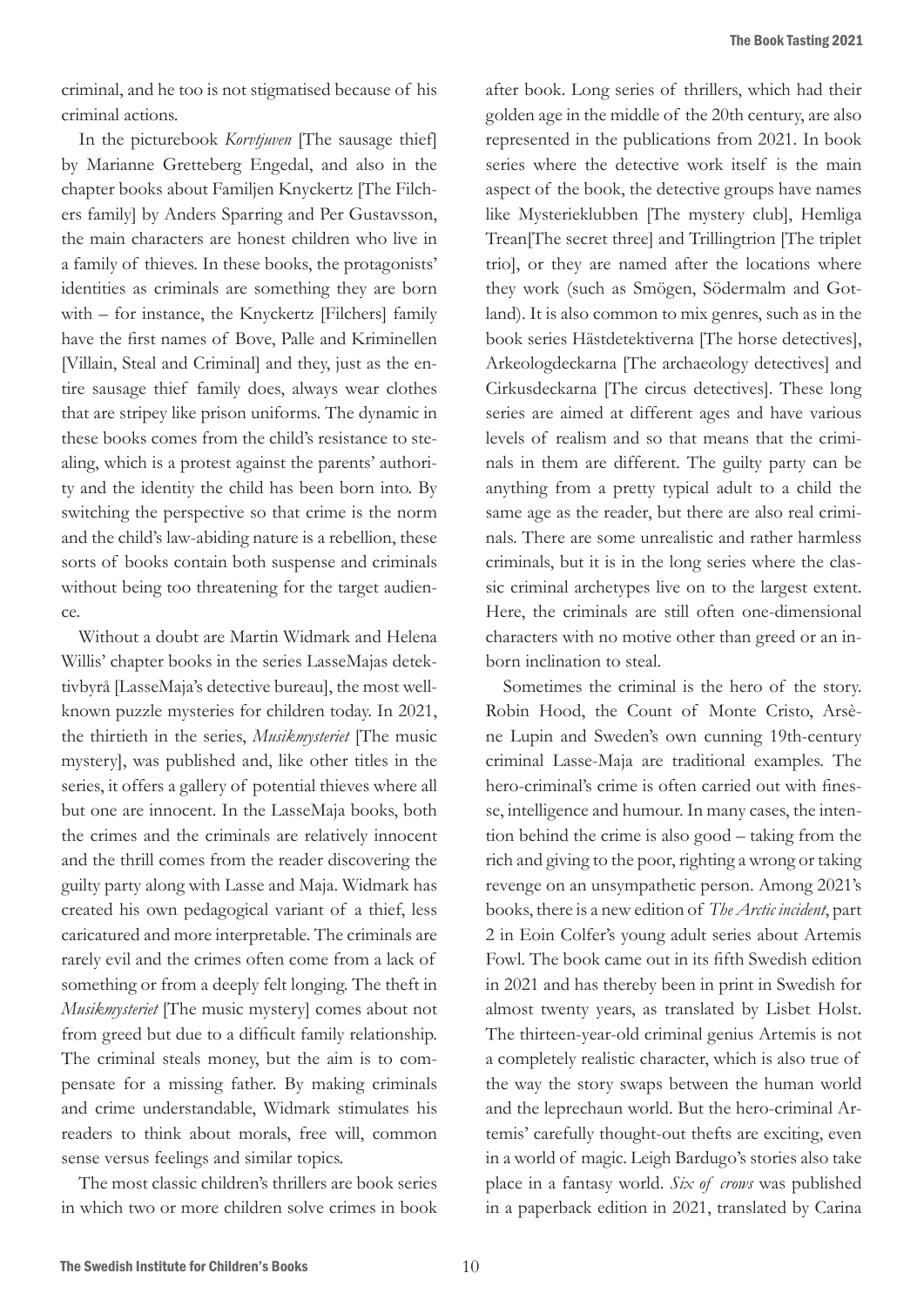Jansson, and has the seventeen-year-old master thief Kaz Brekker as the protagonist. Bardugo's world is dark and violent, but Kaz Brekker has all the characteristics of the hero-criminal.

Closer to reality is Sanna Norlin's middle-grade book series *Mästertjuvarna* [The master thieves], whose first two parts, *Den första stölden* [The first theft] and *Det falska slottet* [The false castle], were published in 2021. The protagonists Dante and Vega are regular children who become master thieves mostly on accident and never really accept their identities as hero-criminals. The crimes that take place are certainly ingenious but also rather innocent: the theft of truffles from a restaurant kitchen in the first book, and the theft of a Lego castle from a toy store in the second. The relationship between the middle-school boy Dante and the somewhat older Vega gets almost as much space as the mystery intrigue itself.

In Johan Rundberg's middle-grade books about Mika Månvind, a girl in an orphanage in 19th century Stockholm, both the criminal and the detective depictions are ambiguous in an interesting way. Mika lives in a Dickensian slum world, where taking the step into crime is never far away. She herself is an almost archetypal pure-hearted hero on society's side, symbolised by the shabby police officer Hoff and the hard but fair orphanage. In Mika Månvind's world of distress and shifting positions – which takes place at a far enough distance, time-wise, from today's readers to give the books a fairy tale tone – there is space for both real criminals and several nuances of hero-criminals. The adult Thief Queen in the book of the same name is seductive but emotionally cold and other adults with power seem directly evil, while the lawless but good-hearted Tekla has some aspects of the hero-criminal.

Criminality among young people has dominated the media and societal debate the last years and this is reflected in books for young readers too. In Mats Berggren's *Den vita glöden* [The white glow] and Kajsa Gordan and Sofia Nordin's first two easy-to-read books about Zeke, teenagers must deal with realistic moral and legal dilemmas, where the protagonists are often torn between boring honesty and a glamorous but dangerous criminal life. This dilemma is particularly clear in *Den vita glöden*. Daniel has served two

years at a juvenile home when he starts high school in the Stockholm suburb where he grew up. His past as a criminal follows him and the temptation to solve his own and his family's financial difficulties with new crimes is always there. In Jali Madi Susso's *Som en gatuhund* [Like a street dog], the main character Liam is drawn into criminal behaviour and is forced, in a complex and nuanced way, to reflect on his actions and his identity as a lawless person.

Beneath the words in young adult books, there is a constant contrast between the judicial system's definition of desirable behaviour and the images that young people – and all of us – are fed through advertisements and innumerable fictional and documentary depictions of what counts as worldly success. At least in books for young readers, the role of the criminal appears to have changed at the same pace as society in general. The resourceful champion of justice, such as Kalle Blomkvist, is no longer the obvious hero. The criminal role has become an alternative, even if it is rarely glorified. Those who break the law are not necessarily morally inferior and in many cases – at least for a time – they are financially more successful.

## **Tiger mamas and fatigued parents: Present and absent parents in 2021's picturebooks**

#### *Guest authors: Malin Nauwerck and Tuva Haglund*

Claustrophobia and inequality in the nuclear family, upgrading the mother's role, regretting parenthood and high expectations for both mothers and fathers to be both physically and emotionally present with children: during 2021, modern parenthood has been a very current subject in societal discussions and also a major theme in fiction and non-fiction for adults. But raising children has also been one of the most common themes in children's literature, with the difference being that it is children's experiences in focus. At the same time, children's books are created by adult authors, artists and illustrators, and therefore it is not always clear who is doing the talking for or to.

The duties and concerns of parenthood are depicted not least in books about daily routines, such as tooth-brushing, bedtime routines and drop-off and pick-up at nursery, which feature often. The father's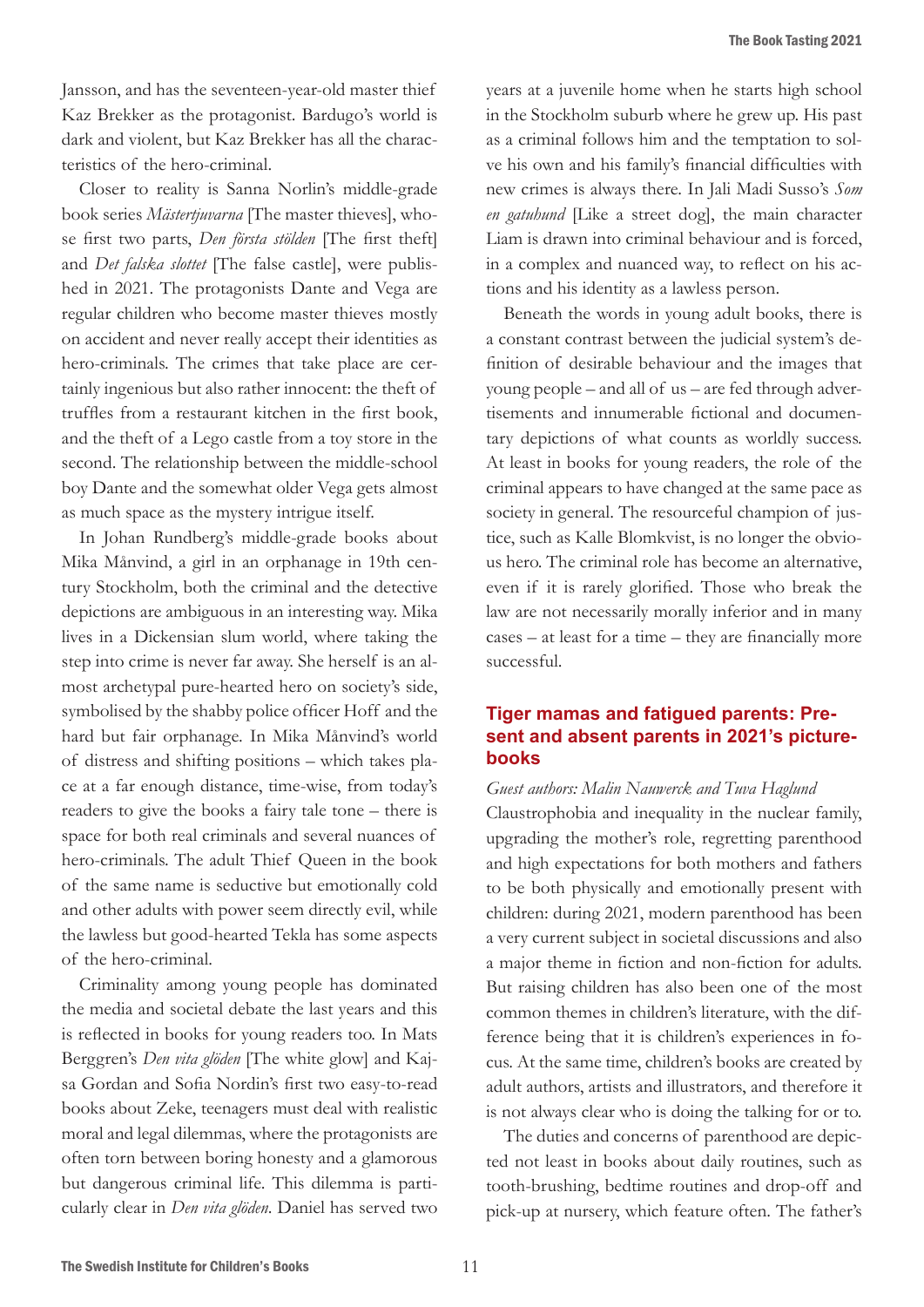role is ever more evident in picturebooks about these routines. This can be interpreted as a sign of a move towards more equal parenthood, but also as a projection of an ideal rather than a totally representative reflection of reality. Among 2021's publications, the father is often the only present caregiver, as in *Godnatt, Roj!* [Good night, Roj!] and *Godmorgon, Roj!*  [Good morning, Roj!] by Ellen Karlsson and Lisen Adbåge. In Anders Isacson's *Lemmy*, the father appears for the first time on the last page, but does compensate for a mother who is always too busy and tired to be a present parent.

Picturebooks also validate the normalising of modern families, as discussed in previous Book Tastings, and show that parental-like care does not have to take place within the family, as in Ester Roxberg and Nathalie Ruejas Jonson's *Mina tantkompisar* [My aunt friends]. The impression on the whole is that as long as the child's needs are met, picturebooks often are not fussed about who provides care and closeness.

Children's perspectives of care can, however, be different from adults', which is often expressed through both words and images. *Sov nu, Sickan* [Sleep now, Sickan] by Sofia Rådström has a visually distinctive child's perspective, where the images do not show the father's face. Instead, we see the arms that carry, comfort and put the child to sleep. Emma Virke and Joanna Hellgren's *Min mamma är snabbare än din!* [My mother is faster than yours!] can be read as a depiction of the stressed parent's aim to pick up the child early at nursery, but it is told as the waiting child's fantasy games make the mother's route from work to nursery turn into an adventure, with sharks and rocket umbrellas.

Another type of children-centred perspective can be found in those books that use second-person narration to reflect a read-aloud situation, and where the content is a declaration of love from parent to child, as in *Alltid här för dig* [Always here for you] by Laura Di Francesco. Reading aloud is a strikingly common theme in picturebooks and is often linked to bodily closeness and comfort. Emily Joof and Matilda Ruta's *Det djupa blå* [The blue depths] emphasises the closeness between the daughter and the mother in images of slings, cuddles and bodies close to or on

each other while reading.

Often, physical and mental closeness to the parent is the condition for a child being able to overcome an obstacle. The daughter in *Det djupa blå* challenges her fear of water, but it can also be about stammering, as in Jordan Scott and Sidney Smith's *I talk like a river*, translated to Swedish by Katarina Kieri, or about the fear of the dark, as in Sofia Weiss and Heidi Forssell LaGrasta's *Alva och mörkret* [Alva and the dark]. When parents' and children's interests are in conflict, as in Annica Hedin and Per Gustavsson's *Berit vill inte* [Berit does not want to], the solution is for the mother to view things from her child's perspective and to meet her needs as they play together in a way that the child decides on. The mother's respect and compliance in relation to her child's world is also important in Sara Lundberg's *Glömdagen* [The day of forgetting] and in Lotta Olsson and Emma Adbåge's *Glad* [Happy].

Embodied and biological aspects of parenthood appear in many picturebooks in which characteristics that are typical of animals, such as brooding, protecting, feeding or defending, are linked to parents. Hanna Albrektson's picturebook *Hönan och ägget* [The chicken and the egg] takes the form of a dialogue between the adult reading aloud and the child listening, as together they follow a pregnant chicken and her egg, which must be protected from a farmer. Kate Claxton and Angela Mayer's *My mum's a tiger*, translated by Matilda Olsson, shows a mother who is described as being like a tiger as an explanation for the "tiger stripes" on her stomach. Here, the picturebook creators use the child's view of the stretch marks as evidence for the mother's strength, which offers the parent breathing room away from society's requirements for a mother's appearance.

There is a clear division between stories that depict children in caring, secure relationships and those where the parents are absent or lacking in caregiving. The latter category has pedagogical elements all the way through it. The authors want to educate and open up possibilities for conversations about the specific experiences that are thematised, as well as to create understanding regarding parents' limits and offer solutions for giving children security. The type of experience it is about is often clear from the title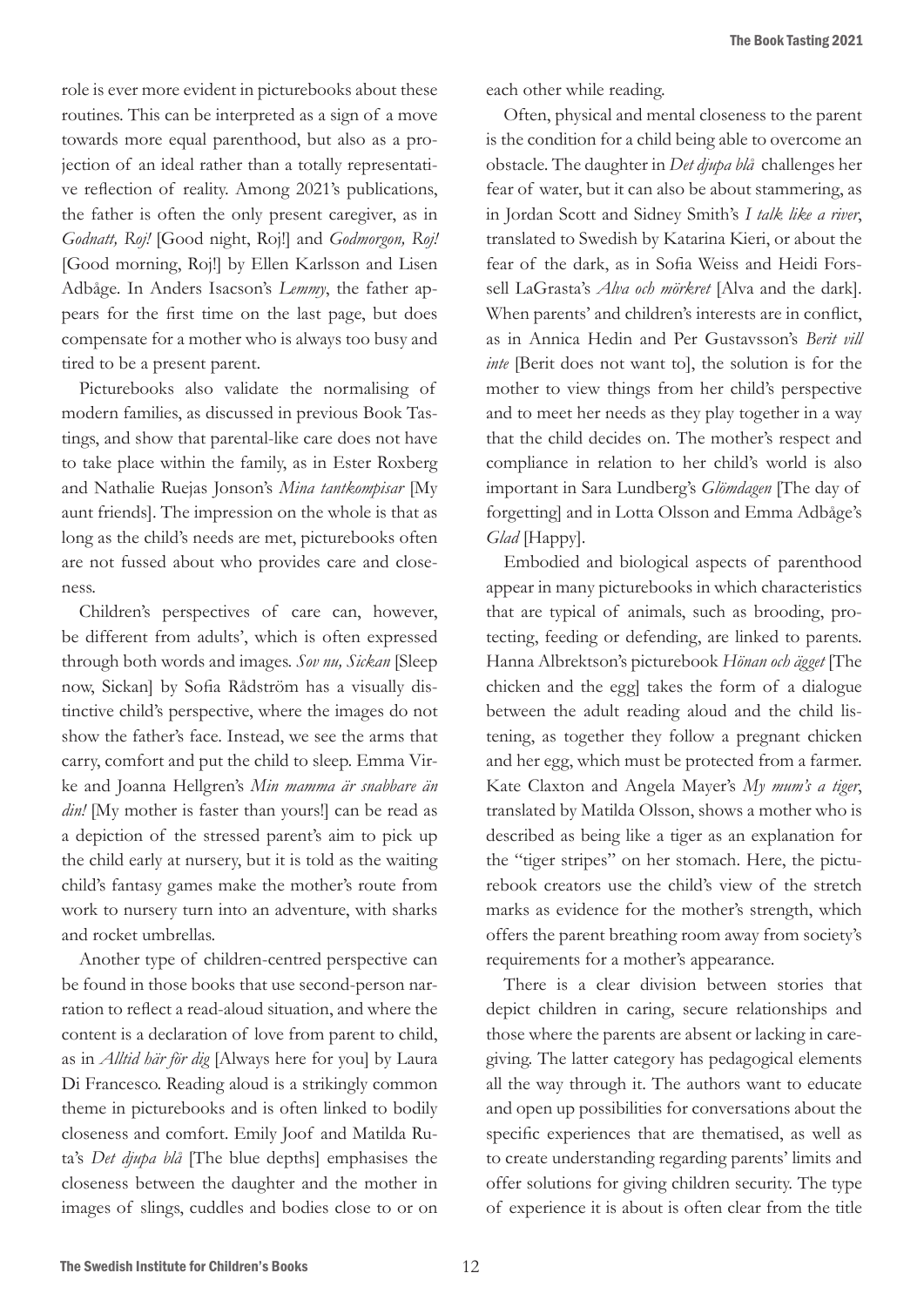alone, as in *Hur arga får vuxna bli?* [How angry can adults get?] by Anna-Carin Magnusson. The didactic aim is often also apparent from the books' tips and advice for parents in the same situation, references to the UN Convention on the Rights of the Child and accompanying discussion questions. Many authors write based on their own experiences as parents or have a job in which they work with vulnerable children.

But there are also examples of how established picturebook creators take on deficient parenting with similar pedagogical aims. In those cases, they use higher amounts of empty space, colour and perspectives to depict the child's vulnerability and the consequences of the parent's absence. In *Var är Sigges hemma?* [Where is Sigge's home?], written and illustrated by Stina Wirsén in collaboration with Save the Children, a mother is depicted who at first "just sleeps", and then she misses out on organised visits with her child. Through Sigge's meeting with social services and Sigge's later placement with a foster family, other caregivers compensate for the parent's psychological and physical absence, and in these books this is the most common way of fixing the child's vulnerability. It might be a friendly neighbour, a relative or the other parent. In Lotta Lundh and Nils Melander's *När mamma fick tröttsjukan* [When Mama got chronic fatigue], the mother tries to combine a career with involved parenting, which results in exhaustion. When the father takes more responsibility for the everyday duties in the family, the children's relationship with their mother becomes less demanding and can be focused on the parent's love and the good times.

But solutions for the parent's absence are not always as easy. In Lina Jansson's *Fredagsmys* [Friday fun], Lou and Ellis are sent out of their flat when their parents are going to have a party, and they only find a temporary refuge in playing with friends. Naive images and rhymes strengthen the children's perspective, which can be read as irony here about how the happy picturebook family's Friday fun takes place somewhere else. In Frank Furu and Linda Bondestam's *Ni är inte min mamma* [You all are not my mother], it is Aysha, a refugee child, who speaks. From her perspective, the love and care of the mother she is missing cannot be replaced by other

people. Like Aysha, the reader is left uncertain of the mother's fate and the reader has to accept that children's wounds cannot always be healed.

Altogether, the stories take the children's side and emphasise that one must make sacrifices to meet a child's needs, but they also show empathy for the modern parent's situation, at least when the problems fall within the frame of socially accepted issues, such as a stressful day, new partners, a changing body or limitations because of illness.

On the other hand, there is a clear distancing from the parental figures in the books that feature neglect, substance abuse or physical abuse. In those works, the child's vulnerability requires clear solutions, often from outside the family. Generally, there is no grey zone between these categories, but one exception is mobile phone usage. Several titles, such as *Maya och pappas dumma mobil* [Maya and Dad's stupid mobile] by Fanny Olsson and Sofi Sprangers, depict children trying to have more contact, primarily with fathers, who are caught up in their phones. From a larger perspective of absent parents, it is clear that mobile phone dependence is a fault that is accepted within good parenting and therefore it does not require someone outside the family to intercede. However, the distance between the child and the parent that the mobile causes can be considered in relation to the solely positive depictions of reading together, and in this way can be seen as a contribution to the current debate about the future of reading.

By basing words and images on the child's way of understanding the world, picturebooks offer alternative views on parenthood to the general societal conversation, as well as their own ideals. In the picturebooks from 2021, these can be summarised as adult society's joint responsibility for children's right to care, parents' awareness and accommodation of children's needs, and a wish that being with the child or seeing things from the child's view is what would free a parent from the demands of the adult world.

#### **Activism**

There continues to be engagement in trying to change societal structures in 2021's books for children and young adults and activism is still a central theme in the works. Children and young adults stand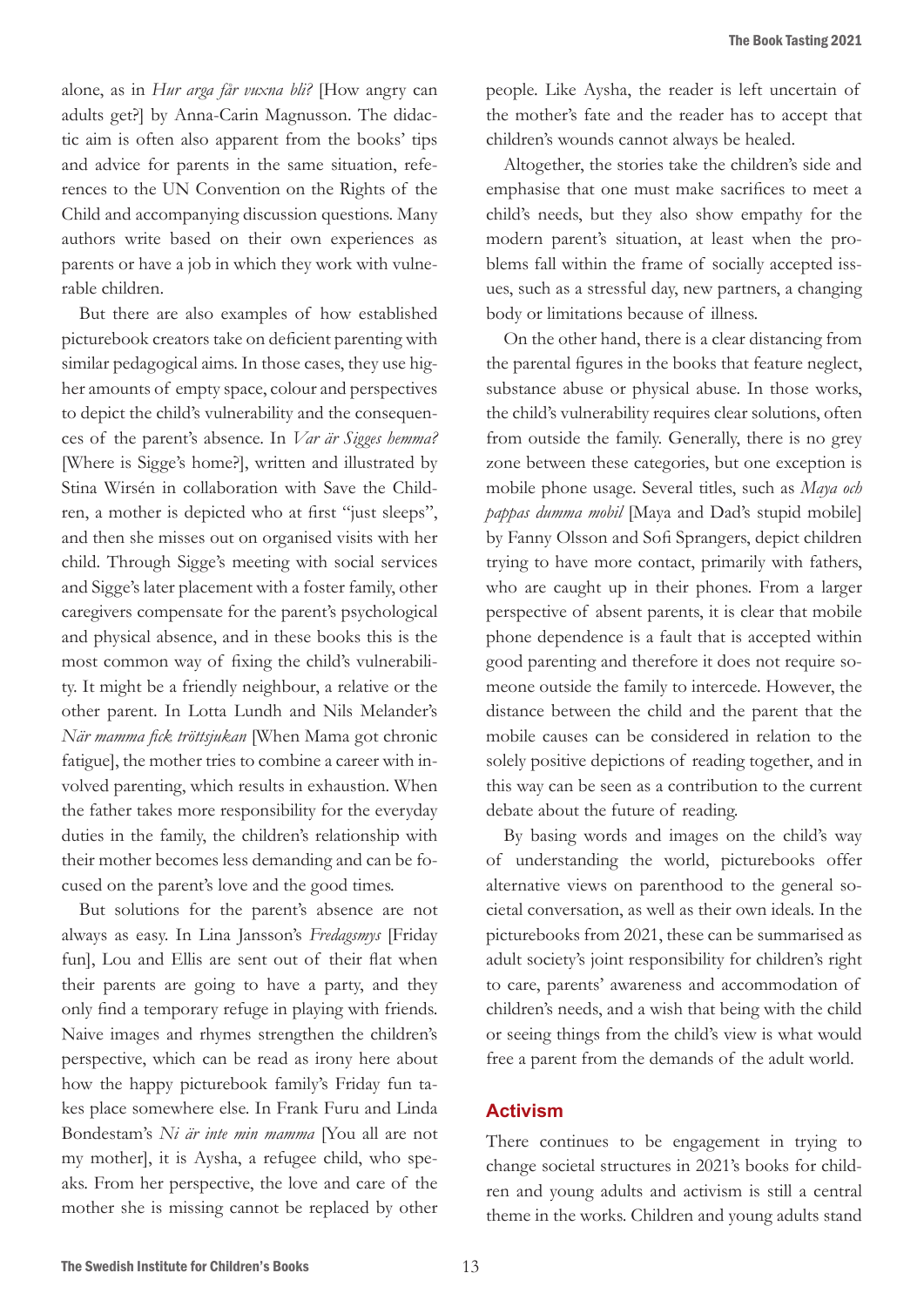up against injustice and work collectively. It is the climate, the situation for girls and various issues on a local level that are the main topics on the agenda.

In a number of books, a collective of girls or young women work together to protest, oppose and change situations for the better. A sense of community arises from these collectives. The middle-grade book *Aldrig backa* [Never back down] by Cina Friedner takes place in a fifth-grade class where some of the boys are loud and mean and interrupt classes. During the breaks, they take over the football pitch in the school yard. A new girl joins the class and inspires the others to protest together. The girls start imitating the boys' behaviour, challenging and confronting teachers. For instance, they express their displeasure about school toilets with pee on them. In the young adult book, *Jobbiga tjejer* [Difficult girls] by Lisa Bjärbo, Johanna Lindbäck and Sara Ohlsson, a group of girls work to do two things: one is to clear a classmate from the suspicions that they started a fire in the school's gym, and the other is to demand a separate school toilet for girls. When the school leadership does not approve the latter, the girls gather a group together to occupy one of the school's outof-the-way toilets and to decorate it as their own. In both books, the school toilet is an important symbol.

The young adult book *Så jävla operfekt* [So damned imperfect] by Charlotte Cederlund is about classroom hierarchies and bullying because of appearance in a high school class. The protagonist Emma is abandoned by her best friend, feels she is fat and has to deal with mean comments from boys. One day, she gets an anonymous note that says that she is lovely as she is. Emma starts to realise that she can stand up for herself and she signs up for the school's Santa Lucia parade to show that all bodies are acceptable. She gets several of the school's girls to join what turns into body-positive activism. Activism connected to body positivity is a recurring theme in 2021's books (see the next section, Body image and body positivity). Another example is Malin Eriksson Sjögärd's middle-grade book *Fat Dance*. It is about Maddi, who is bullied by her classmates because she is fat. When non-binary Elli joins Maddi's class, they connect in their outsider status and due to their love of dancing. Maddi's cousin is in the dance group Fat

Dance, where all members are body activists, and this inspires Maddi and Elli to start their own dance group.

Among the non-fiction works, there are many that encourage the reader to become an activist to save the planet. *The Leaders* picturebook, part of the series Little People, Big Dreams, by María Isabel Sánchez Vegara et al., and translated to Swedish by Sten Sundström, introduces, among others, activists such as Greta Thunberg and Malala Yousafzai to the youngest readers. Non-fiction books for schoolchildren who are climate activists are richly and colourfully illustrated, with fact boxes and top tips. Information about ecosystems and environmental damage is paired with both scary messages about the planet's condition as well as encouraging news, pictures of cute animals and a story of global goals. In *Guardians of the planet* by Clive Gifford and Jonathan Woodward, translated by Sara Hemmel, and *Kids fight climate change* by Martin Dorey and Tim Wesson, translated by Malin Davidsson (both published in collaboration with environmental organisations), children are encouraged to become climate activists by taking practical actions to have a more environmentally friendly lifestyle while also influencing their adults. So much responsibility being placed on children to take action in children's books about climate issues is something that has been noted in previous Book Tastings as well. *How to change everything* by Naomi Klein and Rebecca Stefoff, translated by Nils Håkanson, is a more comprehensive book, with 294 pages, aimed at adolescents. The environmental movement's history is described, with fights and protests on a collective level. The book also discusses issues of social justice by describing how climate catastrophes affect primarily poor and vulnerable societal groups.

Among the non-fiction books are also some that encourage action regarding racism and prejudice relating to gender, gender identity and sexuality. In the easy-to-read book *Demonstrera* [Demonstrate] – which is part of the non-fiction series Utforskaren [The explorer] – the reader learns about different ways of making change happen through demonstrating. The book also includes tips from the human rights activist Linnéa Claeson on how to organise your own demonstration. *The league of super feminists* by Mirion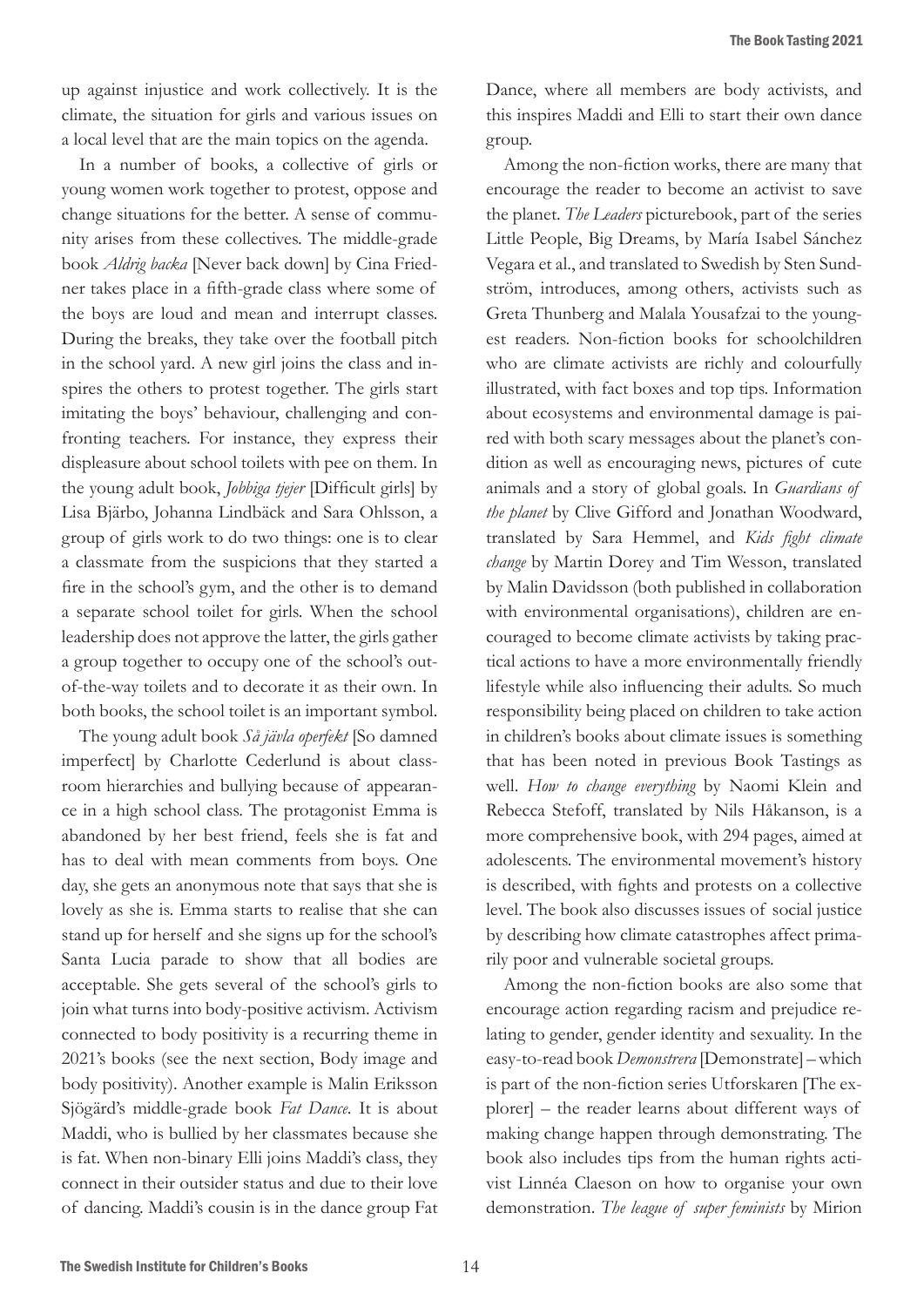Malle, translated by Lotta Riad, offers activism in a graphic novel format. She explains central concepts in feminist research, such as representation, gender and intersexuality, and subjects such as genderneutral language and consent. In *This book is antiracist*, by Tiffany Jewell, Aurélia Durand and Patrick Konde, published in collaboration with the organisation Friends and translated to Swedish by Hillevi Jonsson, the author Tiffany Jewell writes from a personal perspective and gives historical information about racism, antiracism, ethnicity and prejudice. The reader is encouraged to reflect on identity and society and is also recommended strategies to use for protesting and acting as an antiracist. *Queera tider*. *Hbtqi då och nu* [Queer times: LGBTQ+ then and now] by Edward Summanen and Adrian Malmgren explores various aspects of being homosexual, bisexual, trans, queer or intersex. This book also takes a historical perspective and introduces important pioneers and collective movements. The right to be yourself is the focus and the final chapter encourages the reader: "Get involved!"

#### **Body image and body positivity**

In many of the recent Book Tastings, Sbi has noted that themes regarding the body, body image and bodily functionality are prominent in published works. The most recent years, for example, have included many titles that have made visible disabilities and variations to abilities. Stories in which gender identity, sexuality and/or ethnicity are in focus have also been common.

In 2021's publications, there are also titles that explore these themes, but to an even larger extent there are different types of bodies, although what makes them different is not explored at a thematic level. Trans or non-binary people, people in wheelchairs or with different skin colours occur ever more frequently but without this fact about them being referenced in the stories. Studies show that a typical development for literature that includes these types of norms is this: initially, the current norm is discussed and questioned, but after a while, the normchallenging bodies appear in the same way as other bodies in the stories (see, e.g., Cart and Jenkins xix– xx).

At the same time that certain types of bodies are becoming more part of the norm, the gaze is shifting to other types of bodies that are not yet accepted in that way. An awareness of body size has begun to appear more in books for children and young adults in the most recent years and, in 2021, a greater number of books than in earlier years were published that had the fat body as a prominent theme. Often, there is a body-positive undertone and many of the books are also explicitly body positive. In some cases, they are also body activist, as in Malin Eriksson Sjögärd's previously mentioned middle-grade book *Fat Dance*. This book and similar titles depict the everyday difficulties that fat children and young adults face, such as bullying, outsiderness and finding clothes in the right sizes in shops, but they can also be about them finding ways to like and accept themselves and their bodies.

The body-positive books include Anette Skåhlberg's middle-grade book *Tjock* [Fat], which was published for the first time in 2018 and was republished in 2021. It is about Anna, who is fat and has had enough of how the world treats her. With her grandma's help, she starts to accept the word "fat" and to decide over her own body herself. A body-positive book is Vio Szabo's young adult book *Att se stjärnor*  [Seeing stars], in which Iskra and Isabelle meet when they both start roller derby, a sport that is depicted as body-inclusive. As Iskra says: "Lovisa is small and round. Not fat like me or Steken, but still. It's nice that there aren't just thin girls here" (48). Another body-positive young adult book is *Firekeeper* by Angeline Boulley, translated by Emilia Fjeld, which is about Daunis, who is tall and large, with a wide bottom. Even though she is physically fit, she often receives comments about her body. Her closest relatives stand up for her and she has an accepting view of herself and her body.

There are also books about weight that have a perspective other than body positivity. The dystopian young adult work *Losing big or losing everything. Endast en överlever* [Losing big or losing everything. Only one will survive] by Niclas Christoffer takes place in a world where the state controls and watches the citizens. Those who are fat lose rights, such as taking public transportation or using social media. When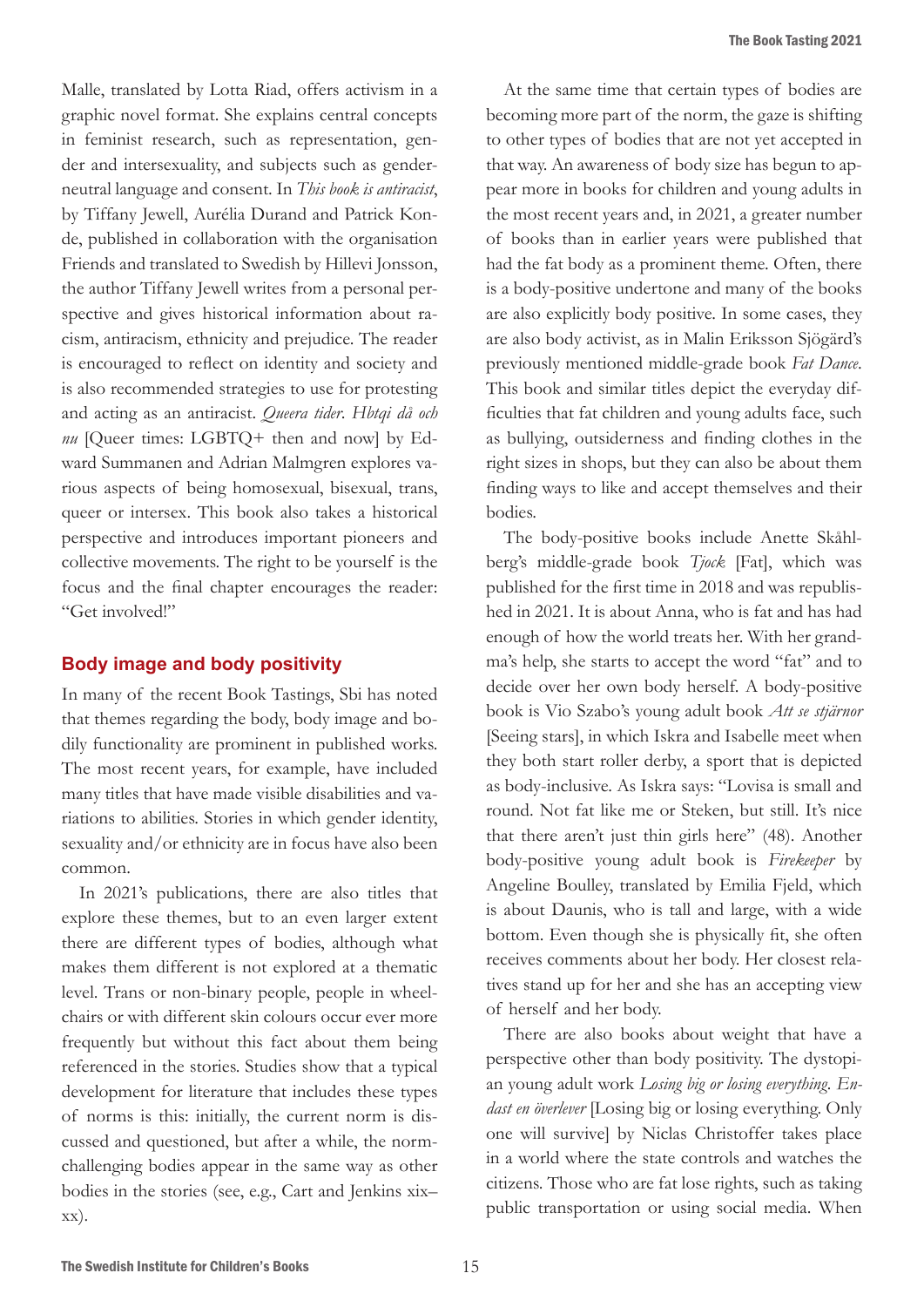the fourteen-year-old twins Xerena and Xerene are accused of abuse, they are put onto the popular reality show Losing big or losing everything, where the aim is to lose weight. The winner gets back their rights and can live a life of luxury, while those who lose are murdered.

Even if fat bodies are more common than previously in 2021, there are still few such bodies in the publication output as a whole and they rarely appear in pictures, even on covers of books about fat protagonists. An overview of 2021's covers shows that while the representation of, for instance, ethnic diversity is common, such as through different skin colours, the fat body is almost completely absent on covers of chapter books, middle-grade books and young adult novels. This confirms the view that fat bodies continue to be "absent bodies" in Swedish children's books and young adult novels. (Warnqvist and Österlund 25). In those cases where fat bodies are shown, it is usually an adult secondary character who is depicted as fat. Not even the body-positive titles mentioned above depict fat people on their covers. The few examples of fat children who are depicted are almost exclusively in picturebooks. An example is the third book about *Billie, Billie, Korven och staden* [Billie, Korven and the city] by Julia Hansson, in which Billie, who is fat, goes out on a walk with her dog Korven and gets lost. This picturebook is therefore an example of a story where the narrative is about a fat person, but without body size being mentioned.

A number of titles are also body positive from a broader perspective. For example, there is Annika Leone and Bettina Johansson's *Bara rumpor i backen*  [Bare bottoms on ski slope], the third part in their explicitly body-positive picturebook series, where the aim is to show bodies of different colours, sizes and ages. Another picturebook with a body-positive message is Sekou Kabba and Sagar Ramachandran's *Neahs magiska hårresa* [Neah's magical hair journey]. Here, it is about hair. Neah's uncle takes her on a journey through a magical door to show Neah all the hairstyles that suit Afro hair.

Several titles problematise the obsession with appearance and dysphoric body perspectives. In the young adult book *Alla för någon det finns* [There is so-

meone for everyone] by Samir VII, one protagonist, Hanna, believes – unlike all the others in the book – that she is the ugliest person in the whole world and she is so obsessed about her appearance that she takes drugs to try to manage the situation. Neither the drugs nor plans to have plastic surgery help and Hanna's story has an unhappy ending.

A more humorous approach to this obsession with appearances is found in Artur Laperla's graphic series *Super Potato*, translated to Swedish by Johanna Brock. Here, the appearance-focused superhero Super Max is transformed by Doctor Evil into a round potato. This makes Super Max upset until he discovers he still has his superpowers. In this way, he becomes Super Potato, still as focused on his appearance, but happy and satisfied when he can wear a doll's wig from a Super Max doll. The wig falls off when he flies, but even without it, Super Potato is satisfied with his appearance. On the last page, he stands in front of the mirror and asks the mirror if it has ever seen such an attractive potato.

# **Environmental issues and ecocritical perspectives**

In the most recent Book Tastings, it has been noted that publications for children and young adults reveal a lot of interest in environmental issues and ecocriticism. This tendency is still strong among the books from 2021 and, as in previous years, it is found in both fiction and non-fiction. As has been discussed previously, the aim is in part to inform readers about climate change and environmental issues, and in part to inspire the reader to take action. This is often done through encouragement to have a more sustainable lifestyle on the individual level, but it can also be about political engagement. In particular it is in the non-fiction books where issues about the environment and climate are often related to activism (see the section Activism).

The environmental theme is, as in past years, seen in books for all ages, but in 2021, it was particularly frequent and explicit in books for younger readers. Littering was a common subject. The sea and beaches were the focus in several of them, which can be compared with the major interest in the sea and sea creatures in 2021's non-fiction. In picturebooks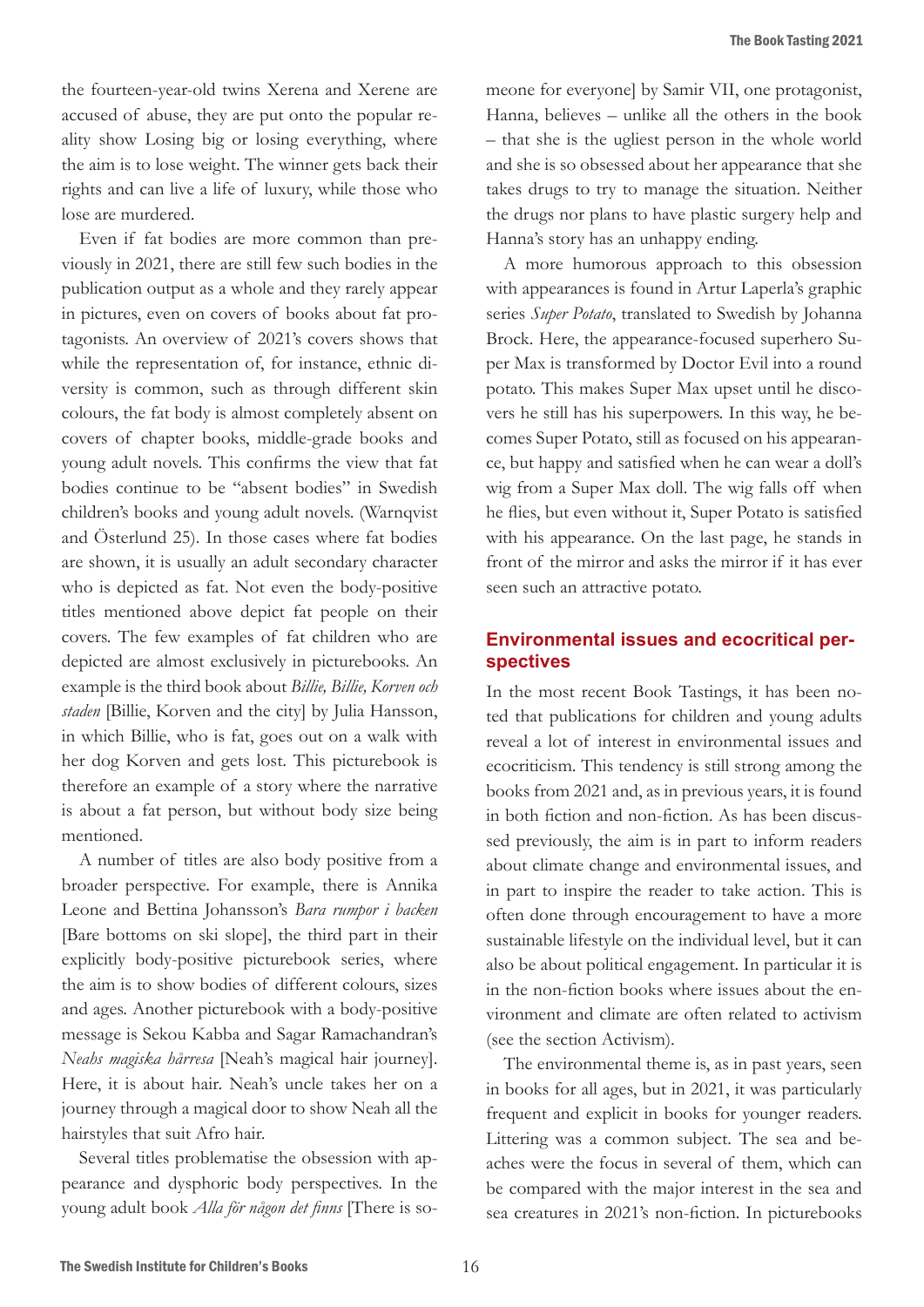such as *Clem and the crab* by Fiona Lumbers, translated by Annika Meijer, and *Skogsmulle och den ledsna fågeln* [The forest creature and the sad bird] by Katarina Oldenburg and Lars Bällsten, the protagonists learn about the consequences of littering and get help from their friends to clean nature up. That is also what the children do in the chapter book *Silla och spöknätet* [Silla and the ghost net] by Malin Nilsson and Anna-Majje Wik, in which a whole school class puts up an exhibition of the litter they have collected on the beach.

What the books that explore littering have in common is that they emphasise the individual's ability – and responsibility – to contribute to an ecologically sustainable world. Recycling is depicted in both non-fiction and fiction as an example of how an individual can make a difference, as in the easyto-read non-fiction work *Fakta om sopor* [Facts about trash] by Frida Bejder Klausen. The picturebooks *Tröjtrassel* [Sweater mess] by Josefin Norlin and *Vad kan det bli?* [What could it become?] by Frida Blank and Marianne Sund depict recycling and reusing as something creative and fun. Vad kan det bli? gives various tips for how old packages can be used in play. Among other things, tins get a new life as a drum set. Another example of environmental efforts is in the easy-to-read chapter book *Lisen räddar ängen* [Lisen saves the meadow] by Cecilia Sundh and Anna Nilsson, in which Lisen and Sami create a meadow outside their afterschool care building in order to help the insects.

It is not just in the realistic stories that environmental issues are discussed; they also come up in books with fantastical elements. For example, aliens come to the rescue in the middle-grade book *Vi måste rädda planeten jorden!* [We have to save planet Earth!] by Liz-Marie Wretborn Falk and Christoffer Johansson and in the chapter book *Toomi och den lilla plangneten* [Toomi and the little plangnet] by Eva Susso and Katsiaryna Dubovik. In both these books, the earth-dwellers are destroying the environment and they need help from the aliens to save their planet. *Vi måste rädda planeten jorden!* also has a list of tips for people to live in a more climate-smart way; among other things, the reader is encouraged to keep a climate diary for a week and to write down all the good

deeds done for the environment during the week.

Even if the environment is the focus of the majority of the books that have an eco-critical perspective in 2021, there are also some books that are specifically about the relationship between animals and people. Lena Sjöberg's non-fiction work *Djuren som hjälper oss* [Animals that help us] presents a number of animals that help people in various ways and explores humans' relationships to these animals, including in sections about animal testing and animals used in war. The sections "Animals that help our planet" and "Animals that clean up what we've made dirty" put people's relationship to animals in a larger ecological context, as does a section about the 130,000 species that humans have made extinct so far and what this means for biological diversity.

The middle-grade book *Pax, journey home* by Sara Pennypacker, translated by Ingela Jernberg, also shines a light on the relationship between animals and people. After having lost his father to war, Peter wants to return to the place where he grew up to start a new life, and maybe to see his formerly tame fox Pax. He joins the " water warriors", an organisation that cleans waterways that were polluted during the war. His contact with the water warriors and with Pax, who finds Peter and trusts him with his cub, who has been poisoned, helps Peter to have the courage to relate to others again.

In books for young adults in 2021, issues related to the environment, climate and ecological sustainability are not as prominent as they are in titles aimed at younger readers. The ecocriticism that does appear is also seen in different guises in young adult works; above all, the ecocritical perspective can be found in dystopian young adult works. Often, a society is depicted that has been affected by climate change, toxic waste or other types of environmental problems.

An ecocritical dystopia from 2021 is *Wilder girls* by Rory Power, translated by Sabina Söderlund. It takes place at a boarding school for girls on an island off Maine in the US. The island is affected by a virus that causes mutations in some infected people, animals and plants, and kills others. The school is put in quarantine and has almost no contact with the outside world. When they run out of food, the people and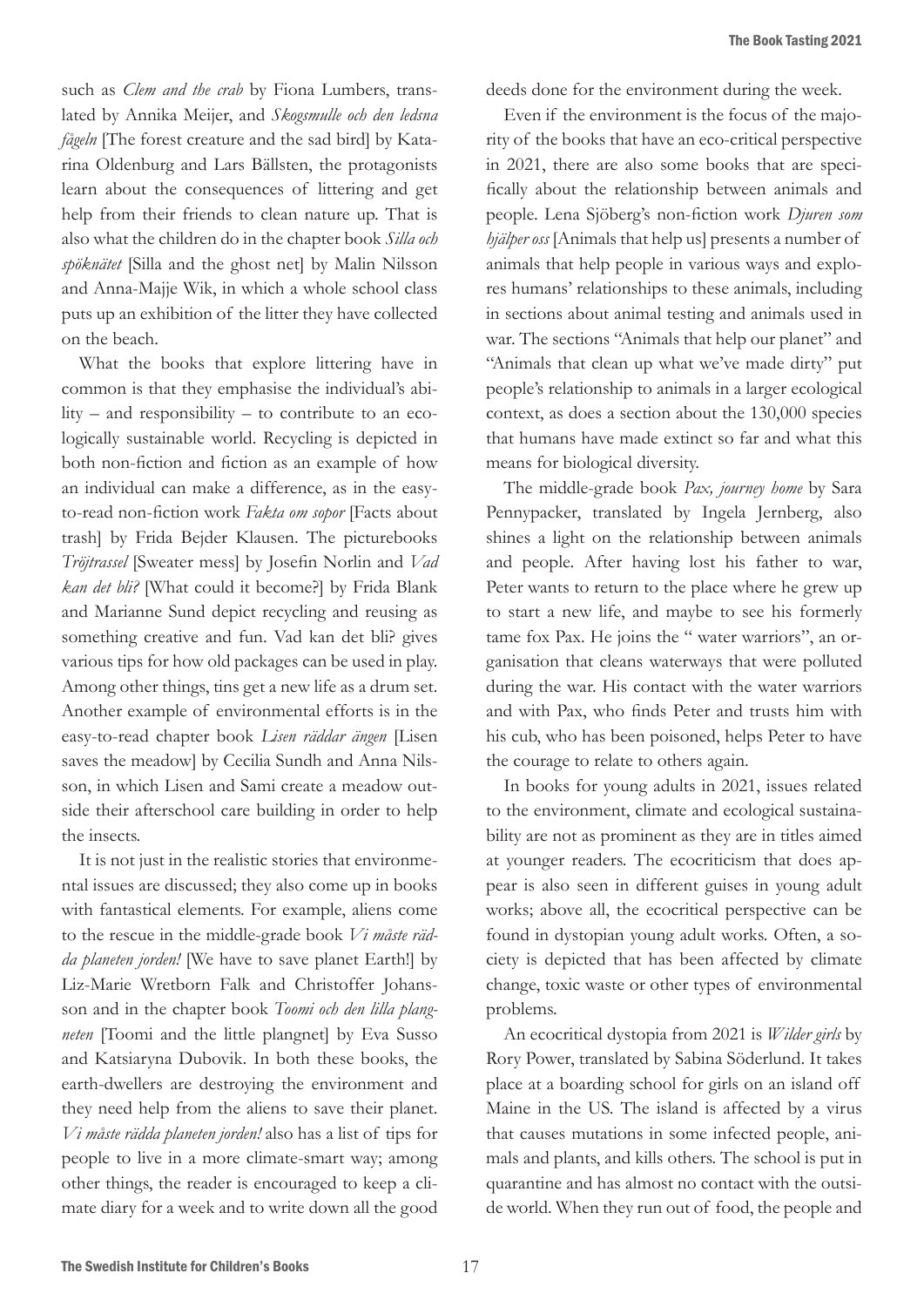animals on the island have to fight for the remaining resources. The virus is connected to the warming climate. If the individual's responsibility is emphasised in the ecocritical titles for younger readers, then here it is more the individual's survival that is the focus. It is not about contributing to a better future but rather handling an already changed world.

Books with environmental and ecocritical themes for younger ages generally have a happy ending. Perhaps Lisen Adbåge's horror picturebook *Furan* [The pine tree] is the exception that proves the rule. In general, there is a clear desire to give young readers hope for the future: sea and land are cleaned from litter, insects keep buzzing in new meadows. At the same time, the happy ending is somewhat conditional in that it requires both children and adults to immediately take action.

# **Virus, vaccine and illness: Covid-19 and the pandemic**

In last year's Book Tasting, Sbi showed that publishers were swift to publish books related to covid-19 and the ongoing pandemic. The authors and illustrators primarily wanted to explain what a virus was and how people could best wash their hands. These books were most common among picturebooks and non-fiction.

Among 2021's publications, there are still books on this topic being published, and now they also include text-based literary fiction. The pandemic is raging in Sören Olsson and Anders Jacobsson's middle-grade book *Berts desperata dagbok* [Bert's desperate diary]. Bert gets a cold and has to be quarantined with his parents. It is difficult for various reasons, but especially because he would rather see his girlfriend, Alva. Covid-19 also plays a central role in the chapter book *Hedda och rättvisan* [Hedda and justice] by Caroline Blomqvist and Johan Jansson. During the pandemic, Hedda thinks it is unfair that she cannot sleep over at her best friend's house or visit older relatives. But when she hears the prime minister speak on TV, she understands that she has to take responsibility and she decides not only to take responsibility for the pandemic but also to try to make the world more just and happier.

Kim M. Kimselius writes about two pandemics

in the young adult book *Hotet mot Venedig* [Threat against Venice], which is part of a series about the time-travellers Ramona and Theo. At the start of March 2020, Ramona, Theo and their friends Ulrika and Robert are in Venice. By travelling through time, Ramona and Ulrika end up in 16th century Venice, where the plague is raging. Theo and Robert are still in 2020 and have to face the spread of covid-19.

The middle-grade book *The 143-Storey Treehouse* by Andy Griffith and Terry Denton, translated by Katarina Kuick and Sven Fridén, treats the virus as an unwelcome guest. The virus is not named, but winks to the covid-19 pandemic are clear in the images, in which the virus looks like a coronavirus. The protagonists are chased by the virus and have to wear masks. The virus is finally killed by an injection.

There are also books in which an ongoing pandemic is hinted at, but the plot has a different focus. An example is the middle-grade book *Mollys tunga ryggsäck* [Molly's heavy backpack] by Malin Roca Ahlgren, Maya Roca Ahlgren and Mattias Andersson, in which Molly worries that her father is going on a work trip and can get infected by a virus out there in the world. In Essie Andersson and Ulf Teleman's chapter book *Wi-wi-gänget på äventyr i gamla Minnesota* [The wi-wi gang on an adventure in old Minnesota], covid-19 and the pandemic are mentioned initially, as the children are studying from home and the parents are working from home. The pandemic is described as a "slap in the face" (7) at the beginning of to the young adult book *Grim* by Sara Bergmark Elfgren. The narrator describes how she can't work at the Gröna Lund amusement park, how her father has to teach students online and how her mother has "visor marks on her face" (7). But here, too, the plot is about something else for the rest of the book.

Among the picturebooks from 2021, there are still titles about washing hands and books in which anthropomorphised viruses appear. Gunnel Gisslén and Eva Borgman's *Hjälp, det kommer ett virus!* [Help! A virus is coming!] is about the Lymfgren family (as in the lymphatic system), who are white blood cells, working to fight the virus in the body. The virus is undefined. Readers are encouraged to become "hand-washing heroes" in Katie Button and Kasia Dudziuk's *Superheroes wash their hands!*, translated by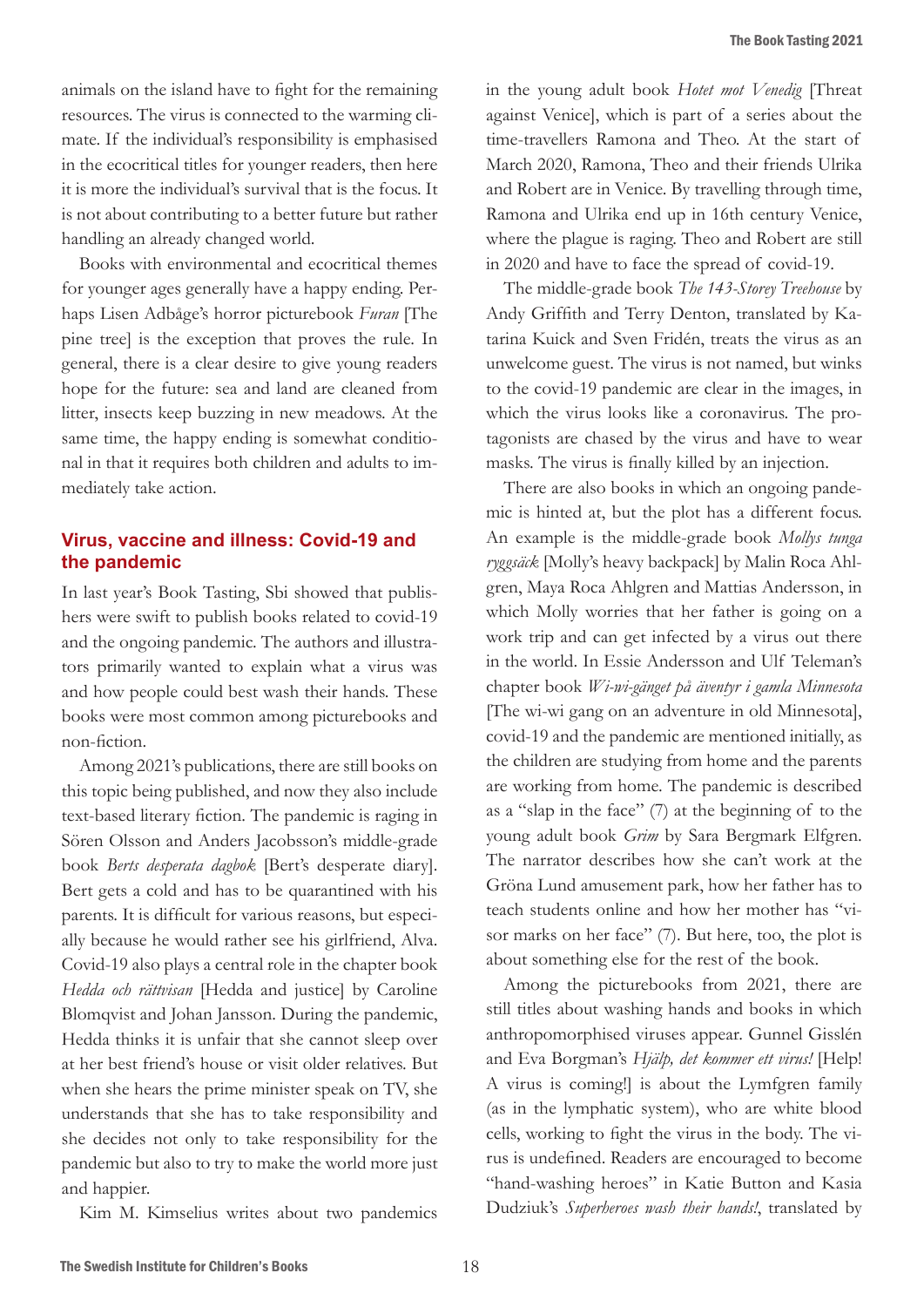Malin Barthelson to Swedish, which offers instructions on how best to wash your hands. The bacillus, which looks like corona, gets smaller and smaller on each spread as hands are washed, until it disappears on the final page.

A more symbolic approach with hints at the pandemic and its effect on society is taken by Matilda Ruta in the picturebook *Stora faran* [The big threat], which talks about a large and initially undefined danger that is threatening animals in *Strandskogen* [Beach forest]. The threat means that the adults are storing extra food and that everyone has to stay home and not go out. The big threat turns out to be a bird, which eventually flies away.

As in 2020, in 2021 a number of non-fiction books were published about viruses, vaccines and illness. There are titles such as the easy-to-read *Lätta fakta om virus* [Easy facts about viruses] by Daniel Waluszewski and Kjell Thorsson, *Vaccin* [Vaccine] by Oskar Degard, *The germ lab* by Richard Platt and John Kelly and translated by David Wiming, and *Vi upptäcker vaccinet* [We discover the vaccine] by David Hedlund and Anna Nilsson. Pernilla Gesén's easy-to-read *Fakta om covid-19* [Facts about covid-19] was published as an e-book in 2020 and in print in 2021. The pandemic is also named in other types of non-fiction, as in several about animals. Jan Fleischmann says in *Gorillor. En spännande upptäcktsresa i Kongo* [Gorillas. An exciting journey of discovery in Congo] that the government of the Democratic Republic of the Congo closed all national parks at the start of the pandemic and that gorillas can also get covid-19.

## **In the wake of the pandemic: Hiking and gardening**

In the wake of the pandemic, many people have developed new interests and habits. The media reports that more have gotten allotments and summer cottages, and started to get into outdoor activities such as gardening and hiking. These new behavioural trends have shown up in 2021 in books for young readers too. Significantly more books this year than in previous years have been given subject key words such as Mountains, Hiking, Gardening and Gardens. Whether the increase is due to the "covid effect" is hard to say, but books for children and young pe-

ople generally quickly capture what is happening in society.

In books about the mountains and hiking, there are, for example, two siblings who hike in the mountains with their mother in the chapter book L*illy & Milo. Äventyr på fjället* [Lilly & Milo. Adventure in the mountains] by Maria Balthammar and Helena Balthammar. In Emma V. Larsson and Maria Trolle's picturebook *Frejas första fjällvandring* [Freya's first mountain hike], it is Freja who is hiking in the mountains with her parents. Anthropomorphised animals also go out in the wild. In Cecilia Heikkilä's picturebook *Den sista utposten* [The last outpost], *Lilla Björn* [Little Bear] goes out with their grandfather to look for the last outpost. But first they practice things at home that might be useful when it comes to hiking in the wild. In the middle-grade work *När fjället tystnar* [When the mountains go quiet] by Helena Söderblom, Adam is going for a hike with his big brother. They experience bears, bad weather and accidents, and the readers learn along with Adam what one should or should not do when out in the mountains. Hiking also comes up as a theme in non-fiction works. *Lätta friluftsboken – junior* [Easy outdoor book – junior] by Bengt Fredrikson, Andreas Palmaer and Karin Ulin explores facts about animals and plants, the Swedish right of public access, getting lost and finding food in nature that can be cooked on portable stoves.

In 2021, around ten books were also published about gardening, a significant increase when compared with previous years. Books about gardening and gardens were primarily non-fiction, but there were also picturebooks, often with elements of fact in them, so-called faction. An example of a picturebook with elements of faction is *Odla med Lo* [Garden with Lo] by Katarina Ekstedt and Kajsa Hallström. The anthropomorphised lynx Lo learns to garden with their class. The book contains instructions so the reader can start gardening too.

Among the non-fiction books, seeds are sown in, for instance, *Att så ett frö* [Sowing a seed] by Lena Sjöberg, *How flowers grow* by Emma Helbrough, Maggie Silver and Uwe Mayer, translated by Linda Pelenius, and *Seed to sunflower* by Camilla de la Bédoyère, translated by Marie Helleday Ekwurtzel. Flowers and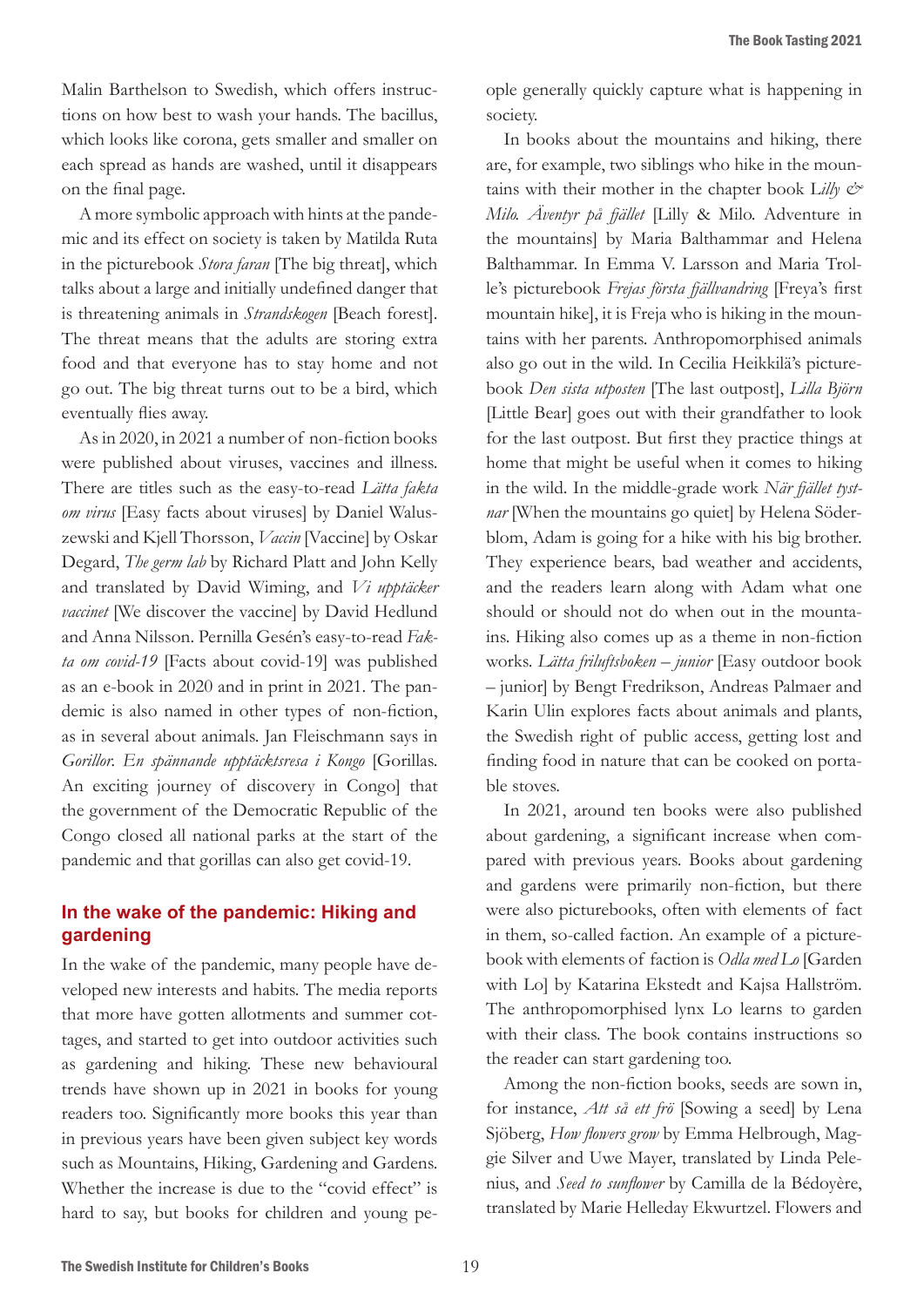growing are also the focus of Rebecca Malmsköld and Staffan Eklund's *Perenner. För en liten trädgårdsmästare* [Perennials. For a little gardener] and Sommarblommor. *För en liten trädgårdsmästare* [Summer flowers. For a little gardener] and Karolina Svensk's *Jordiga fingrar* [Dirty fingers]. Emma Jansson writes about edible plants in *Mina första blommor och ätbara växter* [My first flowers and edible plants], while Pia Lundin's *Näringslära – pyssel för de minsta – odla* [Nutrition – puzzles for the youngest – growing] ends with pictures that the reader can colour in.

A slightly different depiction of cultivation and plants is in *Domesticated plants and other mutants* by Iban Eduardo Muñoz and Alberto Montt, translated to Swedish by Ellinor Broman. The book is about how plants have been changed over the years, such as by gene modification, so that plants can be grown faster and suit our tastes. The reader also learns some simple growing techniques and about research into the subject.

#### **Narrative technique and form**

Most books for children and young adults published in Sweden follow similar, well-established formulae for narratives. This means having a linear story told by a narrator in first- or third-person. Among the publications from 2021 as a whole, there are a few works that experiment with narrative techniques and forms, and these are primarily among the picturebooks.

A number of picturebooks play with what, in Western contexts, is seen as the accepted way of reading: from left to right. Two examples from the picturebooks of 2021 are Maria Jönsson's *Nycklarna*  [The keys] and *Kolla väskan!* [Check the suitcase!] by Elisabet Ericson and Ebba Forslind. *Nycklarna* is a so-called tête-bêche book, which means that it can be turned and read from two directions. The book is about Nahid and Castor, and from one direction, the story is told from Nahid's perspective, while from the other it is told from Castor's. *Nycklarna* also stands out in regard to form because it is expandable. In *Kolla väskan!*, page-turning happens not horizontally but vertically, in the same way that one turns a wall calendar. Every other page shows a suitcase and the next page shows the suitcase and its contents from

above.

Many picturebook artists work with combinations of different techniques in their images. A typical technique is collage, as seen in 2021 in, among others, *Ingenting och allt* [Nothing and everything] by Naima Chahboun and Magdalena Cavallin. The book begins with the question "How did it start?", which leads to philosophical explorations of the creation of the earth and how Nothing can come out of Something. On a completely black spread, "Nothing" is symbolised by a single cable car on a wire, while a few pages later "EVERYTHING" is represented by a busy collage of people, animals, objects and plants, which covers the entire spread. The wordless picturebook *Ett rep* [A rope] by Cao Wenxuan and Yu Rong is another example of collage. Yu Rong is known for combining drawings with traditional Chinese paper cut-outs.

A title that is different from other picturebooks in several ways is *Vi går till parken* [We go to the park] by Sara Stridsberg and Beatrice Alemagna. It is in large format and has thick pages of cardboard-like paper, which makes one think of an art book rather than a typical picturebook. Even the way the words and images are handled is different from contemporary narrative conventions for picturebooks, as some spreads are covered completely by pictures without any text to go with them, while other spreads are bright white, with just a few short lines in a corner.

Johanna Schaible's picturebook *Det var en gång och blir så mycket mer* [Once upon a time and it became so much more] translated by Gunilla Halkjaer Olofsson, plays with perspectives in shape, images and words by zooming in and out of time and space. In the first half of the book, the format on the pages shrinks by a centimetre per spread. This happens while the text moves closer to the present, from the first spread of "Billions of years ago, the world was created" to the statement "A minute ago, the light was turned off ", which is illustrated by a bedroom in the dark. The book's smallest spread, in the middle, shows a shooting star. The reader is encouraged to "Wish for something!" before the book pages begin to change size again, growing from small to larger and larger. The text moves to questions that address the reader as "you". Just as in the book's first half, the time per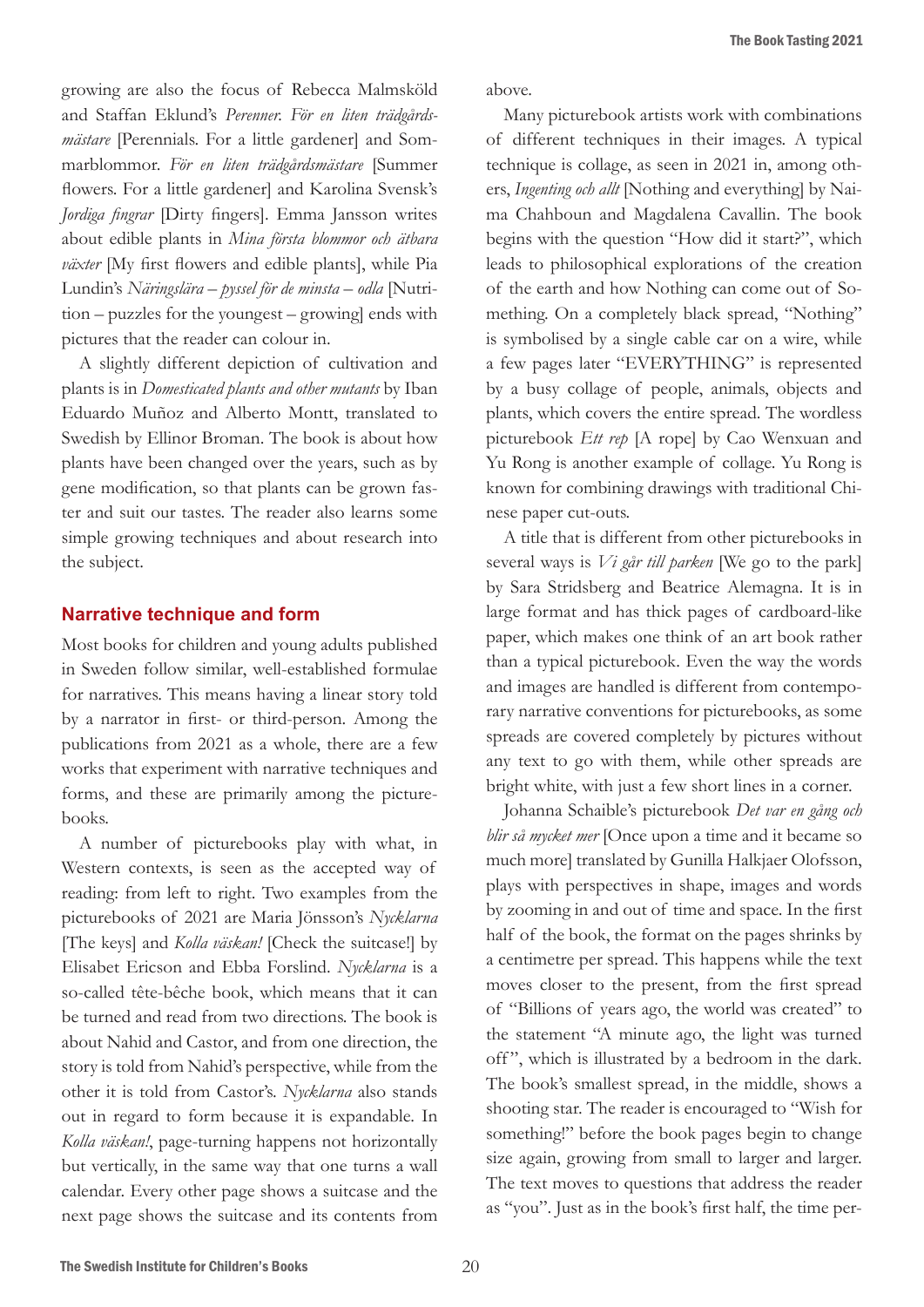spective gradually changes, but now in reverse order, from the present to the future.

Another picturebook with a playful narrative style is *Dagen* [Day] by Sara Villius and Mari Kanstad Johnsen. It is a depiction of a day at preschool and what makes the book stand out in regard to its narrative technique is its metafictional aspects, which are unusual in books for small children. On the two last spreads, the reader sees a child and a teacher reading a book called *Dagen*, that is, the same book they are in. The cover of the book the child and teacher are reading looks the same as the cover of the book the reader is holding. This doubling – the book within the book – gives the book a metafictional dimension that draws the reader's attention to the construction of the story.

Among the picturebooks published in 2021, there are also books that require accessories for the reader to get out as much as possible of the visual story. The picturebook *När spöket Elsa flyttade till stan*  [When Elsa the ghost moved to town] by Carl Johanson comes with what is described as a "magical magnifying glass" in a pocket on the inside of the cover. When the reader looks at the book's pages through the magnifying glass, they see details that would not otherwise be visible and the reader must therefore use the magnifying glass to see everything hiding in the images. *Över sand genom sten* [Over sand through stones] by Christian Gripenvik and Malin Forsman is the third picturebook about Emma the crocodile. At the end of the book, there are flashcards that the reader can cut out and play with. In other cases, the book is one of several objects that together form a toy product, such as puzzle boxes that have both puzzles as well as non-fiction books or picturebooks. *Harry Potter magical advent calendar* has 25 doors in the shape of envelopes and the envelopes contain, among other things, a keyring, stickers and a number of mini non-fiction books about J.K. Rowling's Harry Potter world.

When it comes to prose narratives, it is most often in young adult novels that there are experiments with narrative technique. As Sbi has discussed in previous Book Tastings, social media and other types of techniques have become more common elements in literature for children and young people, and is

not least found in young adult novels. In Ebba Hyltmark's easy-to-read young adult novels, *Jag skriver till honom och säger att allt är okej* [I'll write to him and say that everything is okay] and *Om jag bara kan få henne ur mitt huvud* [If I could just get her out of my head], parts one and two in the series Nevermind, social media and mobile phones have a particularly prominent role. The narrative takes place totally through the young people's chats, texts and mobile notes. Extracts from letters, emails, chats and other types of communication occur often in books for young readers, but for the entire story to take place like this is still relatively unusual.

Experiments with form and narrative techniques are not only seen in literary fiction but also in non-fiction. Both the tête-bêche format and the vertical page-turning mentioned earlier are also found in *North Pole; South Pole* by Michael Bright and Nic Jones, translated by Helena Nyman Grosshög. This is a flip book that is about the North Pole from one direction and the South Pole from the other. Another non-fiction book with a different narrative technique is *Det farliga djupet. Ett interaktivt havsäventyr*  [The dangerous deep. An interactive sea adventure] by Linus Hammar Perry and Josephine Lawrence. The reader starts their journey as a baby codling and chooses on each page between two different events, turning to a different page depending on their choice. Their choice means that the story of the cod's life develops in different ways and gives insight into how the fish lives and into other water creatures around it.

## **Translations and depictions of other cultures**

In 2021, the sum of translations published continued to decrease. This means that the previous year's record-high gap between originals and translations continued to widen and that 2021 now takes over as the year in children's literature history in Sweden when the share of translations has probably been the lowest (cf. Mählqvist 59; Tellgren 71; Warnqvist 341). In 2021, 66 percent of the total sum of books published were Swedish-original titles (1,451 books) while translations were therefore only 34 percent (753 titles). Five years ago, in 2017, the division was 56 percent Swedish and 44 percent translated, and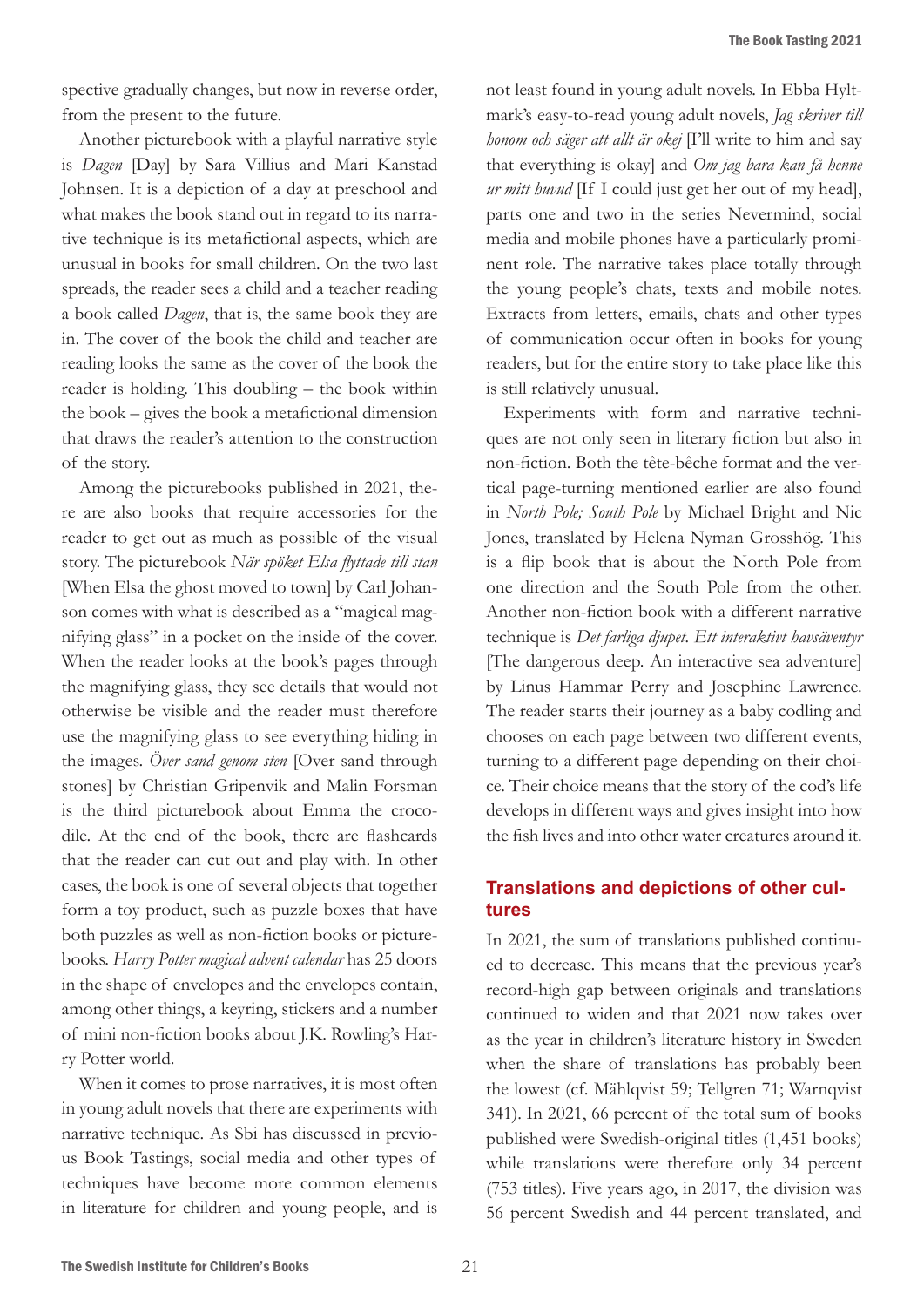

**Diagram 5. The five largest source languages for children's and young adult books published in Sweden in 2021. Source:** *Bokprovning på Svneska barnboksinstitutet: En dokumentation. Årgång 2021***, 2022, p. 49.**

since then, the gap has just increased. The publishers themselves see a range of reasons for this: the high costs of translation in relation to the income received, a flood of good Swedish manuscripts, an increased interest among consumers for Swedish-language originals, limited language skills among the publishing company's staff and also cultural differences, such as that books from other countries can contain morals and a pedagogical tone that feels foreign in Swedish.

Non-fiction and comics are the categories where the numbers of translations were the largest in 2021. 51 percent of non-fiction titles were translations (197 out of 385 books) and 89 percent of the comics were (78 out of 88 titles). The translations were translated from 19 languages, including Swedish (books translated to another language from Swedish and published in Sweden), which is one language less than in 2020. Close to 70 percent of the translations came from English, which is an increase from previous years. Otherwise, translations are primarily from the larger European languages French and German and from Sweden's neighbours Danish and Norwegian. Many easy-to-read and reading practice books were translated from Danish. Over half the books translated from French are comics, which can be explained by the strong comics tradition in the French language.

Many picturebooks and non-fiction works for small children were translated from German, but also the two middle-grade series Woodwalkers and Seawalkers by Katja Brandis.

Very few titles, as in previous years, were translated from parts of the world other than the West, which means that narratives from and depictions of cultures in areas of the world other than Europe and North America are unusual. When they do occur, it is almost exclusively in picturebooks and it is primarily small publishers and self-publishers who focus on this type of work. In 2021, these translations were primarily from East Asia, such as China, Japan and South Korea. Five picturebooks translated from Chinese came out in 2021. One of them was *The moose of Ewenki* by Gerelchimeg Blackcrane and Jiu Er, translated to Swedish by Marta Östborn, which is about the Ewenki people, who live in and off nature. An example of a picturebook translated from Japanese to Swedish, by Mariko Takahashi, is *The cat without a name* by Fumiko Takeshita and Naoko Machida.

There are also some titles that were translated from English but come from, or take place in, areas of the world other than Great Britain, North America or Australia. The poetic picturebook *Sweetest Kulu* by Celina Kalluk and Alexandria Neonakis, translated by Janna Berg, is an example. "Kulu" is an Inukitut word that is often used as a nickname for newborns and young children. Another example of a book that is not from the English-speaking part of the world is *Jungle tales* by Uruguayan-Argentine author Horacio Quiroga, translated from Spanish to Swedish by Sarah Andersson Solanes. The book is a middlegrade collection of short stories that takes place in the jungle in Argentina.

From other rarely represented linguistic areas, there are, for example, two non-fiction books about politics, translated from Polish by Ella Fronczak, both by Boguś Janiszewski and Max Skorwider: *Politics – how a country works. About things adults don't talk about (often because they don't know themselves)* is about, among other things, democracy and power, while *Revolutions* explores the concept of revolution. The Ukrainian author Andrej Kurkov and the Ukrainian illustrator Tania Goryushina, both living in Sweden, published two picturebooks in both Swedish and